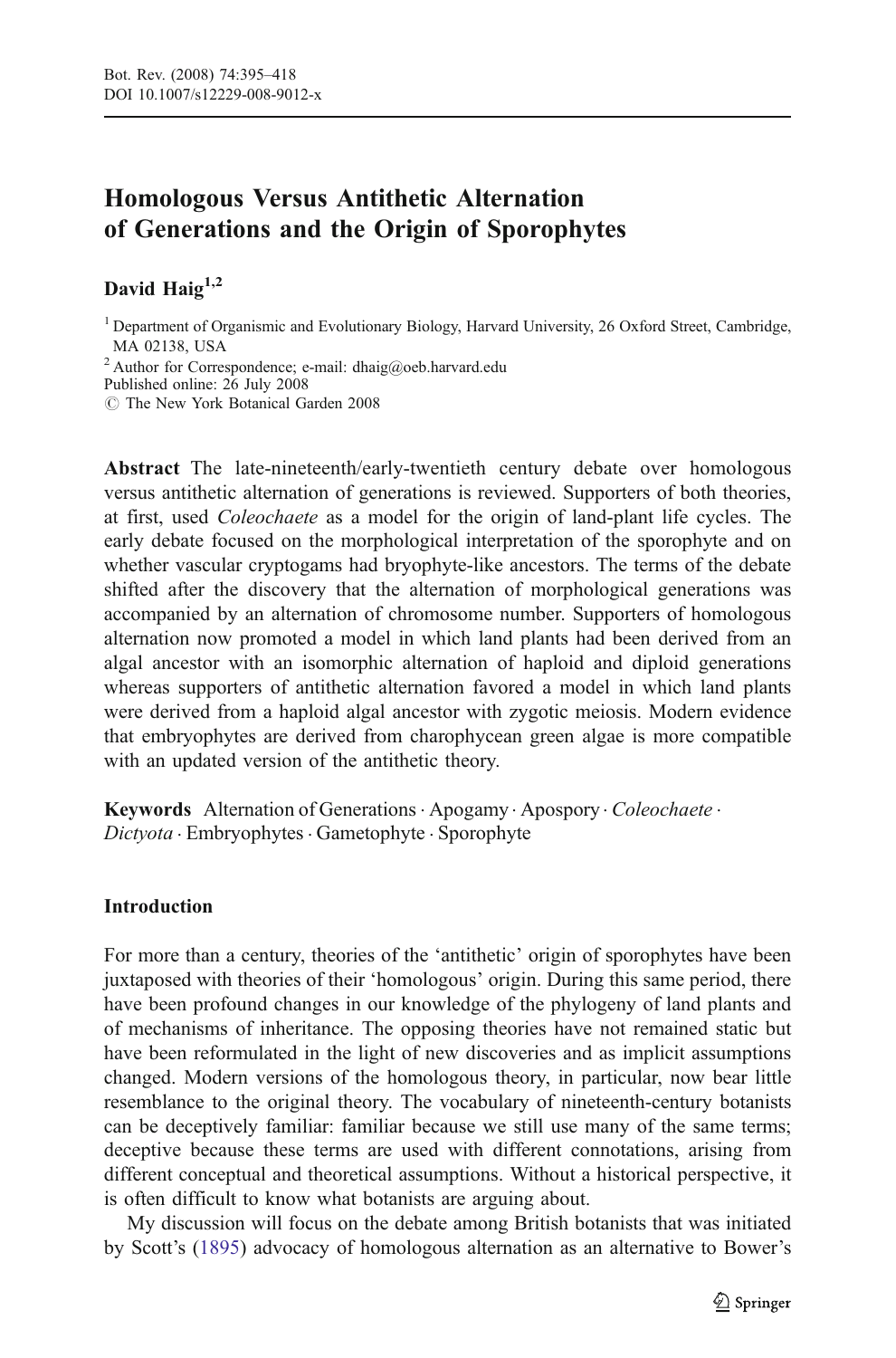[\(1890](#page-20-0)) hypothesis of antithetic alternation. My historical review will end with the Meeting of the Linnean Society of London on February 18th, 1909 (Lang et al., [1909\)](#page-21-0) at which the major British protagonists of the rival theories expressed their views. During this period, North American botanists mostly viewed the debate from the side-lines: Campbell [\(1903](#page-20-0); [1905,](#page-20-0) chapter XV) was a strong champion of the antithetic theory whereas Coulter [\(1899](#page-20-0)) favored the homologous theory. Farley [\(1982](#page-21-0)) provides a good historical overview of the period, placing botanical progress in the wider context of changing views of the nature of sexual reproduction. Farley also emphasizes the importance of advances in microscopy and staining techniques during the nineteenth century that made visible what had previously been unseen. Blackwell ([2003\)](#page-20-0) reviews the debate after the period covered in this paper.

### Prelude

Steenstrup [\(1845](#page-22-0)) defined alternation of generations as "the remarkable, and till now inexplicable phenomenon of an animal producing an offspring, which at no times resembles its parent, but which, on the other hand, itself brings forth a progeny, which returns in its form and nature to the parent animal, so that the maternal animal does not meet with its own resemblance in its own brood, but in its descendants of the second, third, or fourth degree of generation" (p. 1). Steenstrup's definition comes from the English translation of the Preface to the German version of a Danish original. Alternation of generations was a translation of Generationswechsel, itself, in turn, a translation of vexlende Generationsrækker (Steenstrup, [1842a](#page-22-0), [b](#page-22-0), [1845\)](#page-22-0). It is possible that the final step in the translation into English was influenced by Chamisso's [\(1819](#page-20-0), p. 10) earlier use of alternatio generationum in his description of the life cycle of salps.

Although *alternation of generations* initially referred to the alternation of sexual and asexual forms in animals, the term is now almost exclusively associated with the life cycles of plants, specifically with the alternation of haploid gametophytes and diploid sporophytes. Hofmeister ([1862\)](#page-21-0) wrote that mosses and ferns "exhibit remarkable instances of a regular alternation of two generations very different in their organization. The first generation—that from the spore—is destined to produce the different sexual organs … The object of the second generation is to form numerous free reproductive cells—the spores—by the germination of which the first generation is reproduced." Hofmeister's synthesis was pre-Darwinian (the German version of his treatise appeared in 1851) and he did not view the correspondences that he had identified among the life cycles of bryophytes, ferns and gymnosperms as evidence of common descent (Goebel, [1926](#page-21-0); p. 60). Hofmeister's investigations were also 'pre-cytological'. Chromosomes were not identified until the 1880s. Thus, Hofmeister was unaware that the alternation of morphological generations was associated with an alternation of chromosome number.

One question, left unanswered by Hofmeister, was how the alternation of generations of the 'higher cryptogams' or archegoniates related to the life histories of 'lower cryptogams' or thallophytes. Thallophytes (a group that included fungi as well as algae) were known to produce both spores and eggs. An egg required fertilization to produce a new individual (sexual reproduction) whereas a spore could form a new individual by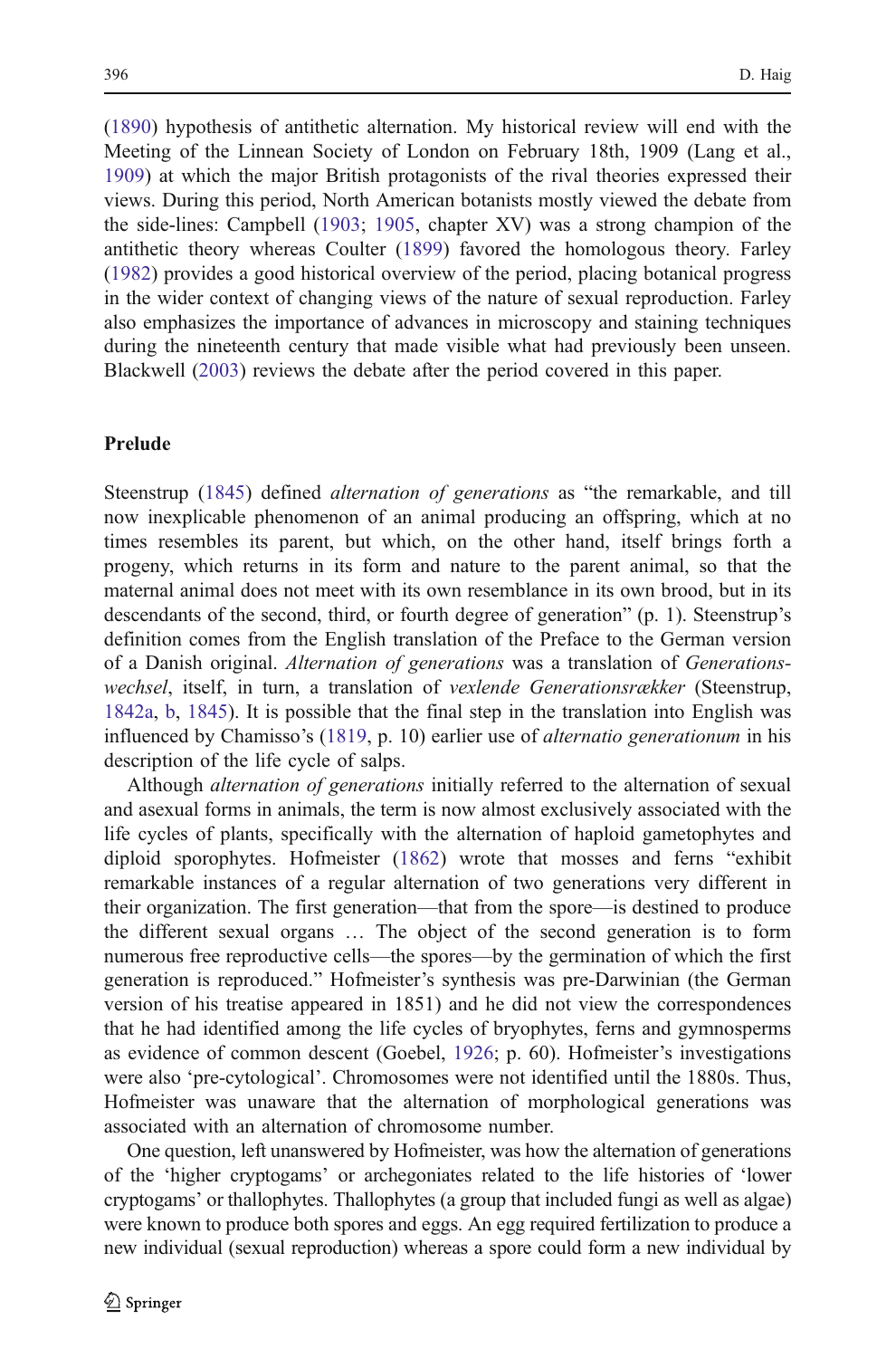itself (asexual reproduction). Therefore, an individual that produced spores was recognized as a representative of an asexual or neutral generation, whereas an individual that produced eggs (or sperm) was recognized as the representative of a sexual generation. For many thallophytes, sexual and asexual individuals were otherwise indistinguishable. In some thallophytes, motile cells that looked like zoospores could fuse with other motile cells and, by this criterion, were sexual rather than asexual. A resolution of the morphological homologies between 'higher' and 'lower' cryptogams was perceived as central to understanding the origin of land plants.

The ensuing debate focused on the origin of the asexual generation of land plants (i.e., the sporophyte) and is conventionally characterized as a conflict between theories of *antithetic* and *homologous* alternation of generations. This debate initially took place in the context of a common belief in the direct inheritance of form. A distinction between form and the inherited determinants of form—what we now call phenotype and genotype—emerged gradually in Weismann's concept of the germplasm (Weismann, [1891\)](#page-23-0) and then in the belated appreciation of Mendel's experiments. Many botanists were slow to adopt the new ideas, however. Plant morphologists tended to emphasize gradual transformations and to view ontogeny as providing direct evidence about how morphology was transformed during phylogeny.

The protagonists of homologous and antithetic alternation sought clues to the origin of the sporophyte in the life cycles of thallophytes. The great diversity of thallophyte life cycles meant examples could be found that appeared to fit either theory. I will not enter into the details of these arguments because most of these taxa are now known to be distant relatives of embryophytes. However, I will discuss various interpretations of the life cycle of Coleochaete, an alga whose life cycle had been described by Pringsheim ([1860\)](#page-21-0).

Coleochaetes were freshwater algae that grew as epiphytes on other plants. Multicellular thalli developed from zoospores (Schwärmsporen). A thallus could be asexual, and produce zoospores; could be a sexual male, and produce sperm (Samenkörper); or be a sexual female, and produce oogonia (Oogonien). After fertilization of an oogonium, the resulting oospore was retained on the female thallus and underwent a number of cell divisions to produce a multicellular 'fruit'. In some coleochaetes, the female thallus produced a cellular 'rind' that grew around and enclosed the fruit. All cells derived from the oospore then transformed into zoospores that dispersed to establish new thalli (Pringsheim, [1860\)](#page-21-0). This life cycle was characterized by a succession of asexual thalli interspersed with occasional sexual thalli. The interpretation of the fruit was controversial. Some morphologists recognized a similarity between this zoospore-producing fruit, developing in situ upon a female thallus, and the spore-producing asexual generation of mosses. Thus, Coleochaete was thought by many to exhibit a close analogy, and perhaps homology, to the life cycle of land plants.

### Homologous and Antithetic Alternation Expounded

My discussion will focus on the debate in the English language because of my own linguistic limitations. However, I have made some effort to understand the arguments of two papers written in German that were cited by the chief British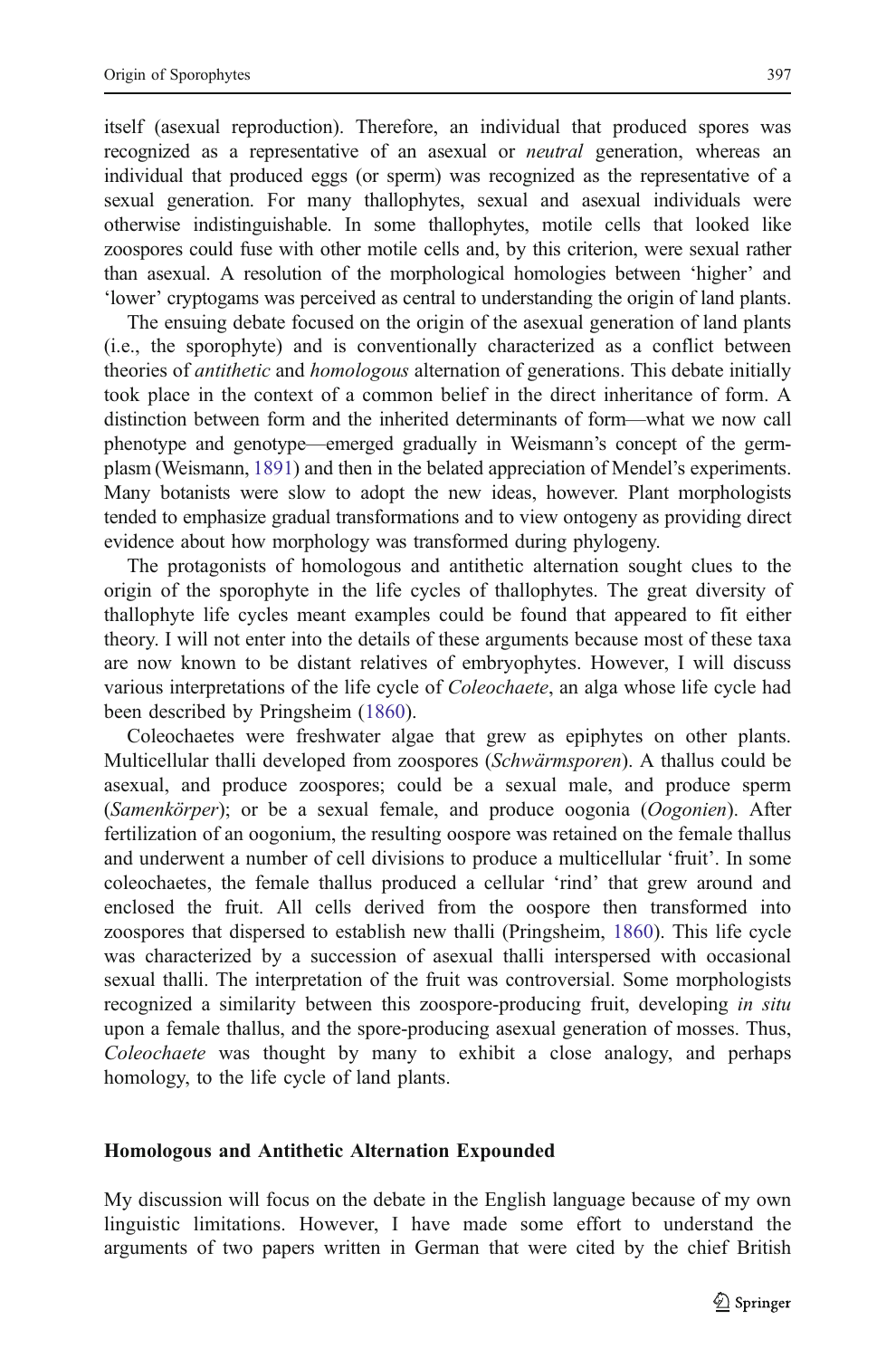protagonists as prefiguring their own views. Bower [\(1890](#page-20-0)) derived his concept of 'antithetic alternation' from Celakovsky ([1874\)](#page-20-0). Scott [\(1895](#page-22-0)) ascribed his hypothesis of 'homologous alternation' to Pringsheim [\(1876b](#page-22-0)).

Celakovsky's ([1874\)](#page-20-0) purpose was to present an accurate classification of the alternation of generations (Generationswechsel). His classification distinguished between antithetic and homologous alternation on the basis of whether two generations obeyed the same growth-laws (Wachsthumgesetze). Each of these categories was further broken down into alternation of bionts (Biontenwechsel) and alternation of shoots (Sprosswechsel). Celakovsky interpreted shoots to be simple individuals (or generations) that remained attached one to another. If the individuals became detached, they qualified as bionts (free-living beings) rather than shoots. In his view, the difference between budding and some forms of asexual reproduction by special cells was sufficiently slight that the exclusion of Sprosswechsel from Generationswechsel could not be justified (Celakovsky, [1874;](#page-20-0) pp. 22–24, 42).

Celakovsky proposed that the spore-producing asexual bionts and egg-producing sexual bionts of algae are morphologically similar because they obey the same growth-laws. Therefore, these generations are homologous. By contrast, the asexual and sexual generations of mosses and vascular cryptogams obey quite different growth-laws. Therefore, these generations are antithetic (Celakovsky, [1874](#page-20-0); pp. 31– 32). The precise connotations that Celakovsky attached to the adjectives 'homologous' and 'antithetic' are unclear. A tempting interpretation would be that 'homologous' simply referred to generations that were 'similar in form' (isomorphic), whereas 'antithetic' referred to generations that were 'contrasting in form' (heteromorphic). Against such a simple interpretation, Celakovsky classified the production of a leafy gametophore from a moss protonema as an alternation of homologous shoots.

Celakovsky believed that Coleochaete exhibited both antithetic and homologous alternation. That is, Coleochaete possessed three kinds of generations that succeeded each other in the order A, B, C. Generation A was represented by vegetative asexual bionts that produced zoospores; generation B by vegetative sexual bionts that produced oospores; and generation  $C$  by a rudimentary antithetic generation that developed from the fertilized oospore. Asexual generation  $A$  and sexual generation  $B$ followed the same growth-law and were thus homologous, whereas asexual generation C (the 'fruit') followed a different growth-law and was thus antithetic to A and B. The crux of Celakovsky's arguments with respect to land plants was that the asexual generations of mosses and vascular cryptogams were of the same nature as generation C, and were therefore antithetic to the sexual generation. In land plants, generations A and B had sunk to the level of mere shoot-generations of a single biont. The protonema (*Vorkeim*) of mosses corresponded to asexual generation A whereas the leafy moss-plant corresponded to sexual generation  $B$  (Celakovsky, [1874;](#page-20-0) p. 32).

Pringsheim [\(1876b](#page-22-0)) presented a contrary interpretation of the connection between alternation of generations in thallophytes and mosses. He found no use for Celakovsky's distinction between antithetic and homologous alternation, nor for Celakovsky's treatment of Sprosswechsel as a form of Generationswechsel. In Pringsheim's view, there were two series of phenomena that should be kept separate: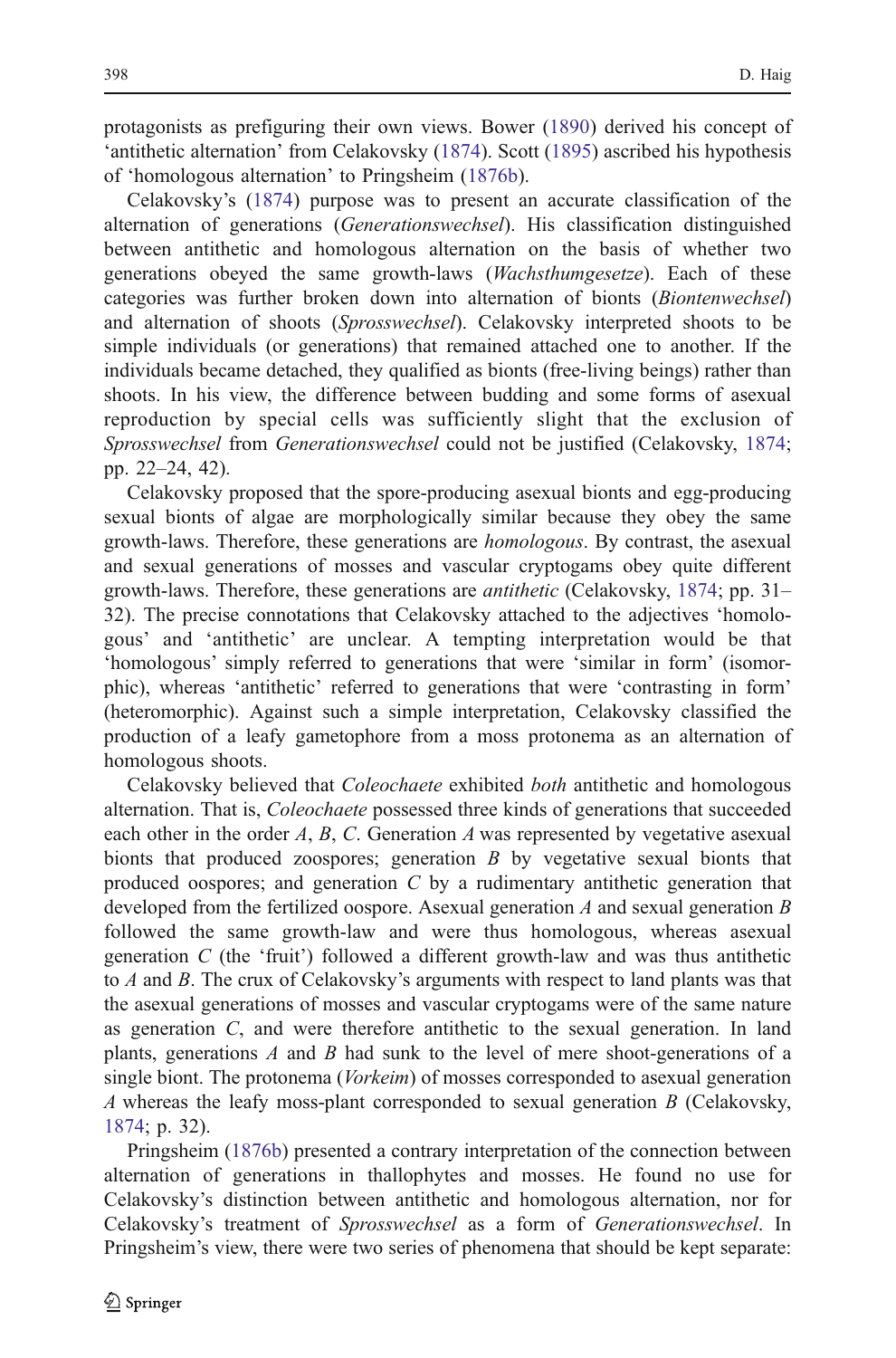shoot-alternation, which belonged entirely to the field of vegetative propagation, and true sexual alternation of generations, which belonged to the field of fructification (Pringsheim, [1876b;](#page-22-0) pp. 890, 911). Pringsheim denied that the fruits of thallophytes were in any sense homologous to the asexual generation of mosses. Rather, the asexual and sexual generations of mosses were directly homologous to the freeliving asexual and sexual generations of thallophytes. Since the latter were clearly homologous to each other, this meant that the moss seta (asexual generation) was homologous to the moss stem (sexual generation), as confirmed by observations of the vegetative sprouting of the seta (apospory).

In Pringsheim's [\(1876b](#page-22-0)) experience, the *first* neutral generation of thallophytes (i.e., the spore-producing thallus that develops from the fertilized egg) often proceeded directly to spore-production, with greater or lesser suppression of the vegetative parts relative to subsequent neutral generations. In his view, the first neutral generation had a different habitus from the succeeding generations because it initiated development while firmly held and enclosed by tissues of the female sexual thallus. Thus, Pringsheim interpreted the multicellular fruit of Coleochaete as a reduced asexual generation that was fundamentally similar to a free-living asexual thallus. The life cycle of mosses differed from that of Coleochaete principally in the elimination of all but one neutral generation. That is, the spores of the first neutral generation of mosses always developed into sexual plants, never into asexual plants (Pringsheim, [1876b](#page-22-0); pp. 907–908: there is an apparent contradiction with Pringsheim's earlier statement (p. 872) that the fruits of thallophytes were in no way homologous to the neutral generation of cormophytes).

Bower ([1890\)](#page-20-0) viewed the alternation of generations of archegoniates as arising from the adaptation of an initially aquatic organism for the land. That is, the life cycle could "be distinguished as an *amphibious alternation*, which finds its morphological expression in the difference of external form and internal structure between the more ancient gametophyte and the more recent sporophyte." In his view, the sporophyte arose by the "interpolation of a new development between successive gametophytes." Bower ([1890\)](#page-20-0) suggested that this could be styled alternation by interpolation. But, rather than introduce new terms, he chose to refer to his hypothesis as antithetic alternation after Celakovsky [\(1874](#page-20-0)).

Bower ([1890\)](#page-20-0) defined antithetic alternation as an alternation "of two generations phylogenetically distinct, i.e., where a new stage (sporophyte) has been interpolated between pre-existing generations (gametophytes)." By contrast, he defined homologous alternation as an alternation "of two or more generations phylogenetically similar to one another, but differing in the presence or absence of sexual organs." Antithetic alternation, he believed, had probably arisen independently in several distinct phyla, including the Archegoniatae, the green Confervoideae (a taxon that included Coleochaete), the Florideae (red algae), and the Ascomycetous Fungi. Homologous alternation occurred in most thallophytes and "might be described as a mere differentiation—often a very slight one—of successive gametophytes." In support of his theory, Bower disputed the hitherto generally accepted homology between the zoospores of thallophytes and the spores of archegoniates.

[Many years later, Bower ([1935\)](#page-20-0) regretted his youthful decision to describe his theory as one of antithetic alternation. He now proposed that the old terminology, of theories of 'antithetic' versus 'homologous' alternation, should be dropped in favor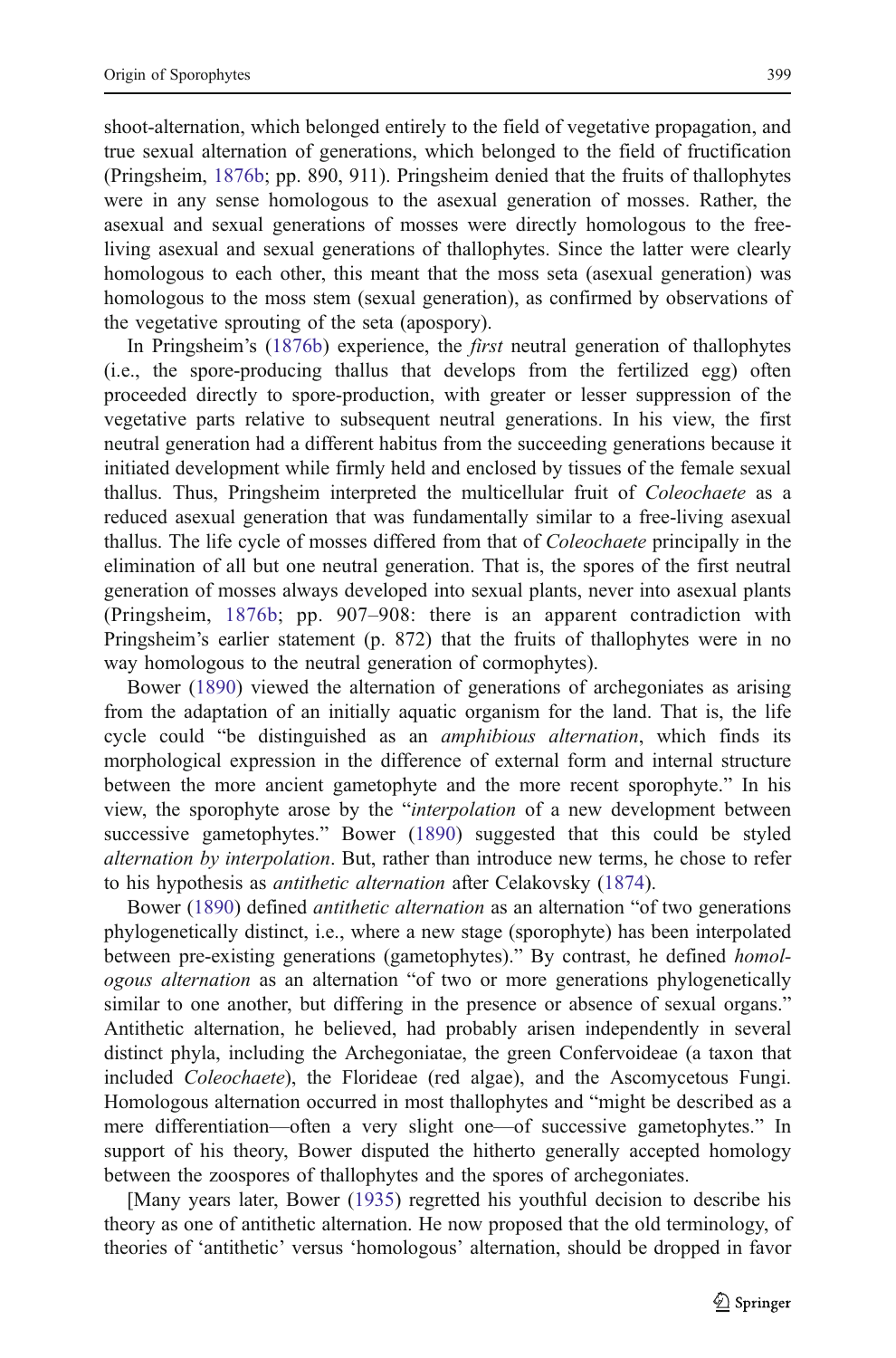of theories of 'interpolation' versus 'transformation'. This change would accentuate the alternative routes that were proposed for the origin of the asexual generation of land plants (Bower, [1935](#page-20-0); p. 491).]

In an obituary of Pringsheim, Scott [\(1895](#page-22-0)) championed Pringsheim's opinion that the free-living sexual and asexual forms of thallophytes were homologous, and that their alternation was the phylogenetic precursor to the alternation of gametophytic and sporophytic generations in archegoniates. In Scott's view, the great advantage of Pringsheim's interpretation was that it "would enable us to understand the existence of the immense and unbridged gulf which separates the sporophytes of the Muscineæ from that of the Vascular Cryptogams. The latter might well have been derived from ancestors, in which the 'first neutral generation' had never suffered the extreme reduction which characterise it in the Moss series, but had always retained its vegetative organs."

Scott ([1896](#page-22-0)) returned to these themes in a presidential address to the British Association's botanical section. The principal obstacle to accepting the antithetic theory was the implication that the free-living sporophyte of a fern had been derived from something that resembled the physiologically-dependent sporophyte of a moss. The homologous theory got rid of the need to intercalate a new generation and required only the modification of the already existing sexual and asexual forms of thallophytes. Scott wrote "There is no reason to believe that the Bryophyta, as we know them, were the precursors of the vascular Cryptogams at all. … If we accept the homologous theory of alternation, we may fairly suppose that the sporophyte of the earliest Pteridophyta always possessed vegetative organs of some kind." He was dismissive of the alternative, "The sudden appearance of something completely new in the life-history, as required by the antithetic theory, has to my mind, a certain improbability. Ex nihilo nihil fit." [Bower [\(1898\)](#page-20-0) used his own presidential address for a detailed rebuttal: "to me the zygote is not 'nothing'; it is a cell with all the powers and possibilities of a complete cell."]

Later in his address, Scott [\(1896\)](#page-22-0) made reference to some botanists who "even go so far as to propose making the number of chromosomes the criterion by which the two generations are to be distinguished. Considering that the whole theory rests at present on but few observations, I venture to think this both premature and objectionable; for nothing can be worse for the true progress of science than to rush hastily to deductive reasoning from imperfectly established premises." Here, Scott referred to recent discoveries that had shaken a strictly morphological interpretation of the alternation of generations, and that had "dropped as a bombshell" (Bower, [1935;](#page-20-0) p. 486) into the controversy over homologous versus antithetic alternation.

The bombshell was primed by Overton ([1893\)](#page-21-0) who reported that pollen mother cells possessed a reduced number of chromosomes relative to archesporial cells. (Overton believed that the reduction of chromosome number occurred at synapsis not, as we now know, in the subsequent nuclear division.) He wrote, "It will be a matter of great morphological as well as physiological interest, to establish beyond the possibility of a doubt that the alternation of generations, which is so remarkable a feature in the life-history of plants, is dependent on a change in the configuration of the idioplasm; a change, the outward and visible sign of which is the difference in the number of the nuclear chromosomes in the two generations."

The bombshell dropped when Strasburger ([1894\)](#page-22-0) reported that the asexual generation of ferns had twice the number of chromosomes of the sexual generation.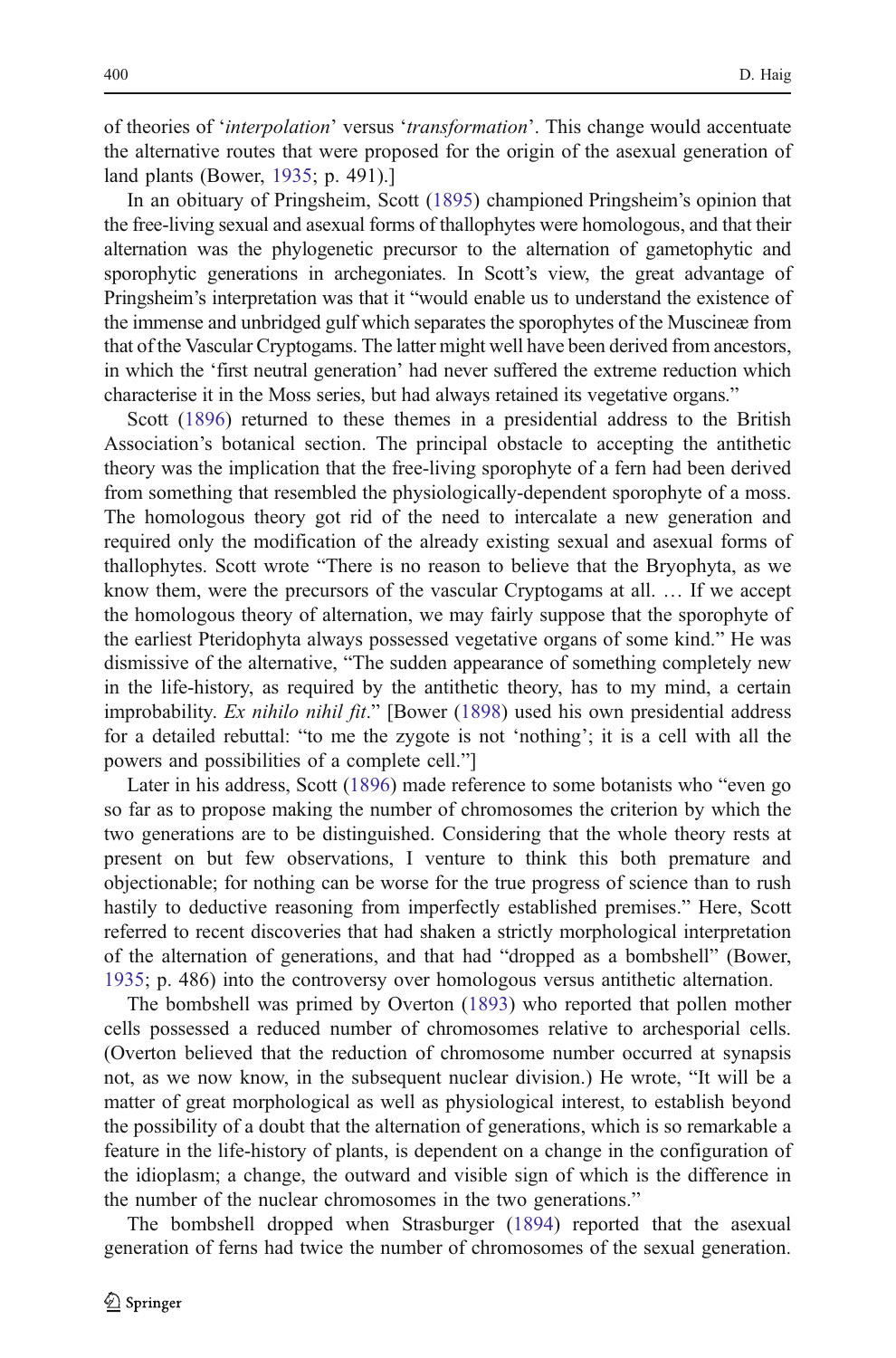Strasburger considered "Weismann's conception of the id, as an element in the nucleus which is charged with all the hereditary characteristics of the species, to be felicitous." He would later propose the nouns Haploid (haplo-id) and Diploid (diploid) to refer to *animals* with single and double chromosome numbers, corresponding to the gametophytes and sporophytes of plants (Strasburger, [1906](#page-22-0): "Ich erlaube mir zu diesem Zwecke die Worte Haploid und Diploid, bezw. haploidische und diploidische Generation vorzuschlagen").

### Interlude

Changing Categories

Nineteenth-century botanists distinguished asexual (spore-producing) generations from sexual (gamete-producing) generations. From a twenty-first-century perspective, the category 'asexual generation' grouped together haploid individuals producing haploid spores by mitosis, diploid individuals producing diploid spores by mitosis, and diploid individuals producing haploid spores by meiosis. The category 'sexual generation' encompassed haploid individuals producing gametes by mitosis and diploid individuals producing gametes by meiosis. After the discovery of the alternation of chromosome number, geneticists recognized the fundamental distinction as occurring between haploid and diploid generations rather than between sexual and asexual generations. Some botanists adopted the new dichotomy as primary, some retained the old, and many were muddled in what they considered to be the 'same kind' of generation.

Debates about alternation of generations in the early twentieth century can be confusing because three ways of classifying 'generations' co-exist (sexual vs. asexual, gametophyte vs. sporophyte, haploid vs. diploid) and are often treated as synonymous. There have been a couple of attempts to diagnose the resulting confusion. Wahl [\(1945](#page-23-0), [1965\)](#page-23-0) argued that continued support for the homologous theory in the twentieth century was based on an explicit or implicit assumption of homology between meiotic spores and mitotic (vegetative) spores. For Roe ([1975\)](#page-22-0), a supporter of homologous alternation, the "fundamental misconception" was the erroneous equation of the asexual generations of algae with the sporophytes of land plants and the equation of the sexual generations of algae with gametophytes.

### Apogamy and Apospory

Farlow ([1874\)](#page-21-0) reported the development of fern plantlets directly from prothalli, without the production and fertilization of an egg (apogamy = without sexual union). Soon after, Pringsheim ([1876a](#page-21-0)) reported the experimental induction of leafy outgrowths from a moss seta without the intervening production of spores (apospory = without spores). The interpretation of these phenomena was a major point of dispute between the proponents of antithetic and homologous alternation.

Apogamy and apospory demonstrated that gametophytes could transform into sporophytes, and vice versa, without the intervention of specific cells (eggs or spores). Pringsheim ([1876b\)](#page-22-0) and Scott ([1895\)](#page-22-0) believed that these transformations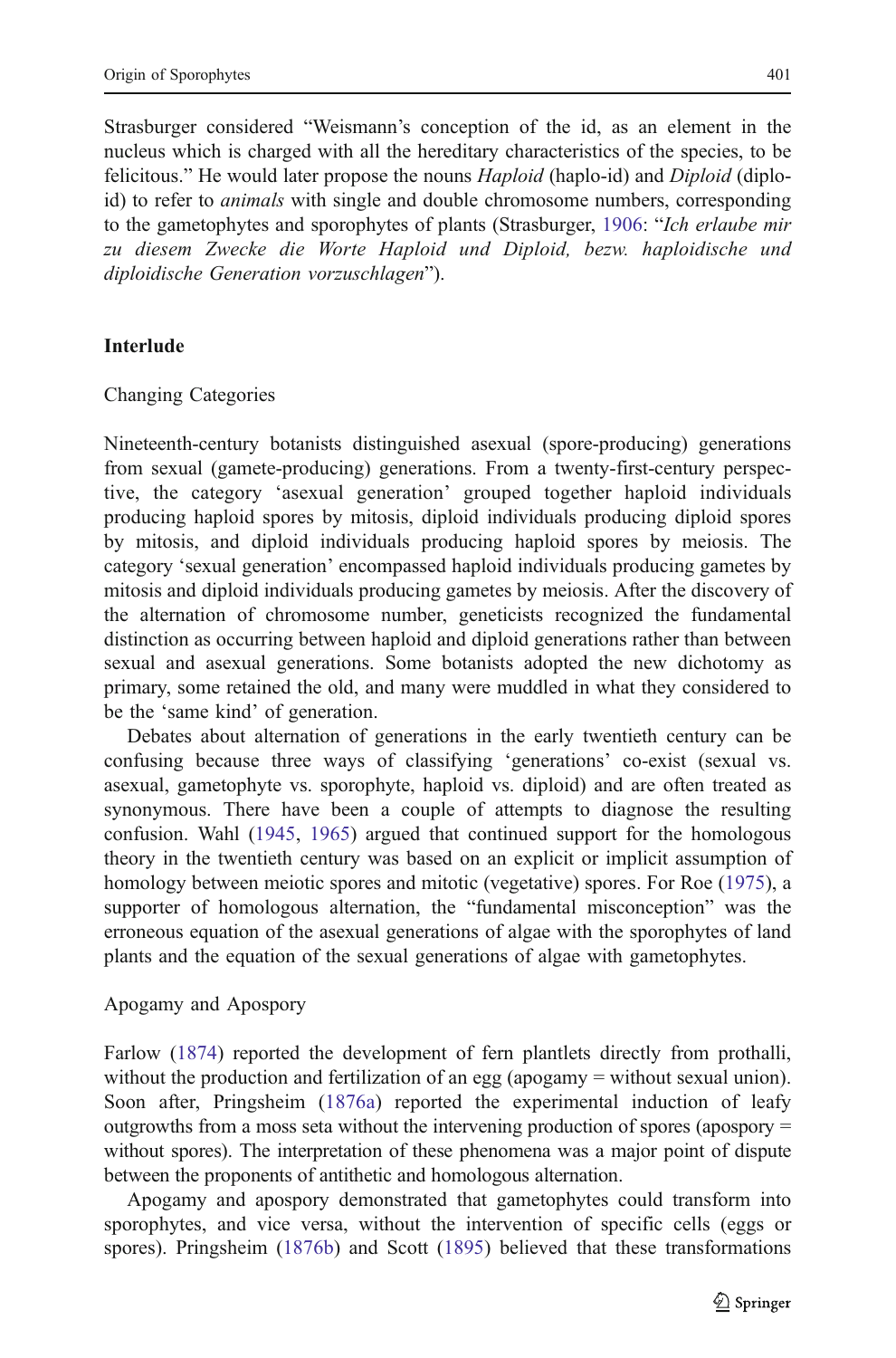strongly supported the homology of gametophytes and sporophytes. By contrast, Bower [\(1887a\)](#page-20-0) interpreted these phenomena as "mere sports" without "deep morphological meaning." These were "phenomena of a teratological nature, and [were] not to be taken as evidence with regard to the evolutionary relations of the sporophyte and the gametophyte" (Bower, [1890](#page-20-0)).

After the discovery of the alternation in chromosome number, Bower [\(1898](#page-20-0); p. 91) suggested that apogamy and apospory would probably be associated with changes in chromosome number. Farmer and Digby [\(1907](#page-21-0)), however, showed that these processes usually occurred without changes in chromosome number. Supporters of the homologous theory likely felt vindicated, even though Farmer and Digby cautioned that their results proved that no necessary correlation existed "between the periodic reduction in the number of the chromosomes and the alternation of generations … therefore the problem of alternation and its nature must be settled by an appeal to evidence other than that derived from the facts of meiosis."

#### Homologous Alternation Revised

The discovery of an alternation of nuclear phase shifted the debate on the alternation of morphological generations and, in particular, changed the way in which the homologous theory was presented. This shift can be illustrated with the example of Coleochaete. Celakovsky [\(1874](#page-20-0)) had recognized three generations in the life cycle of *Coleochaete*: zoospore-producing thalli  $(A)$ ; gamete-producing thalli  $(B)$ ; and the multicellular body produced from the fertilized oospore  $(C)$ . Celakovsky  $(1874)$  $(1874)$  and Bower [\(1890](#page-20-0)) believed generation  $C$  was an antithetic generation intercalated into the life cycle, whereas Pringsheim ([1876b\)](#page-22-0) and Scott [\(1895](#page-22-0)) believed generation C was merely a reduced version of generation  $A$  (Fig. [1](#page-8-0)). After Strasburger's [\(1894](#page-22-0)) description of the alternation of nuclear ploidy, it was soon realized that generations A and B probably had the same (reduced) number of chromosomes. Therefore, asexual generation A could not correspond cytologically to the asexual generation (sporophyte) of land plants. However, if it were assumed that chromosome reduction occurred immediately before the production of zoospores by generation  $C$ , then generation C would be analogous, perhaps even homologous, to the sporophyte of mosses (i.e., a multicellular body with the doubled number of chromosomes growing attached to a sexual generation with the reduced number of chromosomes). Thus, the alternation of chromosome numbers was initially seen as strengthening the antithetic theory.

Supporters of the homologous theory, however, were soon able to invoke cytological discoveries in algae to bolster their own theory but, in the process, they abandoned Coleochaete as an exemplar of homologous alternation. Williams [\(1904](#page-23-0)) reported that the brown alga Dictyota dichotoma underwent an isomorphic alternation between tetraspore-producing individuals (with 32 chromosomes) and gamete-producing individuals (with 16 chromosomes). The former developed from fertilized eggs, the latter from tetraspores. Thus, Dictyota provided an example of a regular alternation between a haploid sexual and diploid asexual generation that were "in all morphological respects … perfectly similar to one another" (Scott, [1908\)](#page-22-0).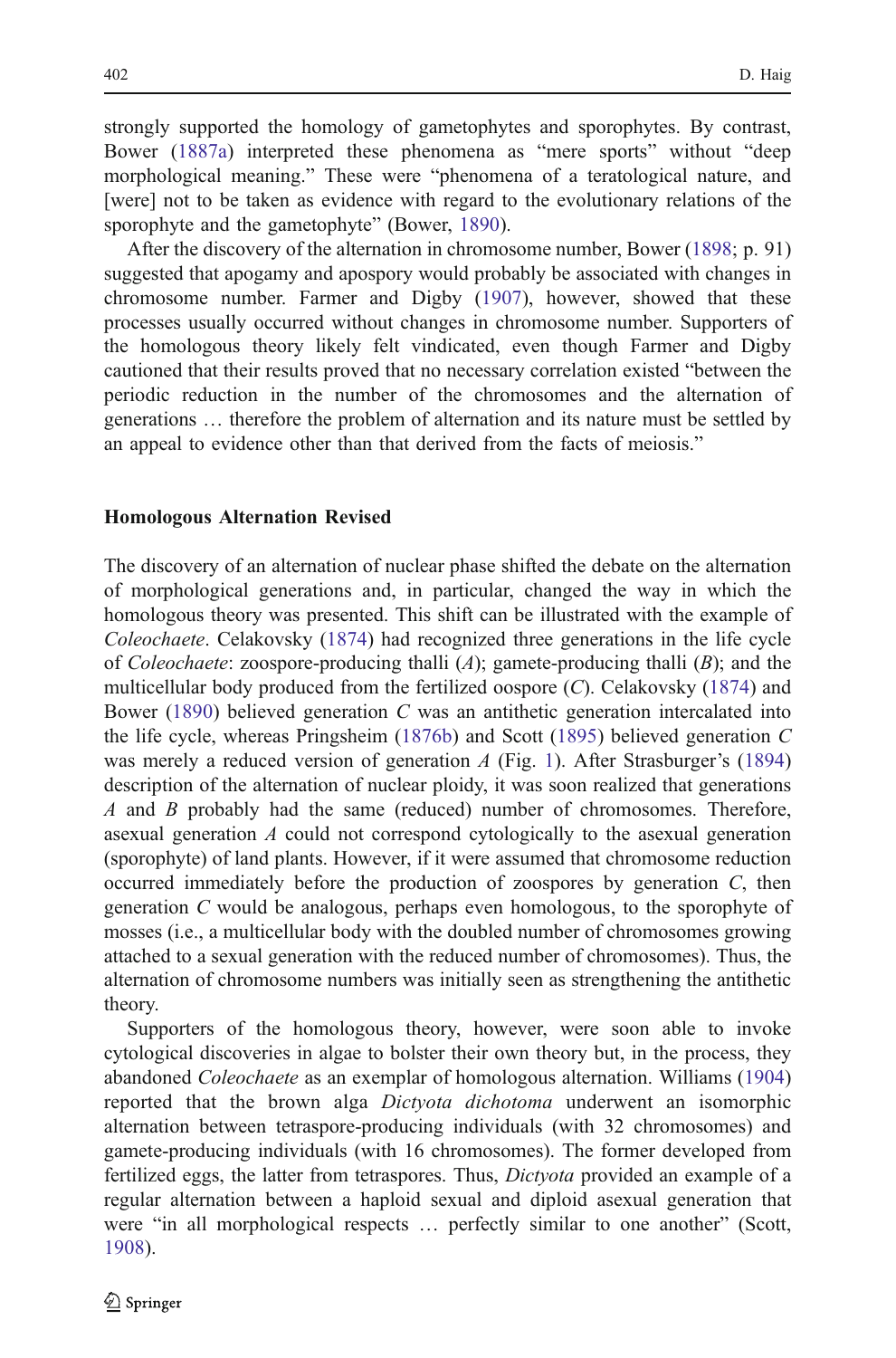<span id="page-8-0"></span>

Fig. 1 The life cycle of *Coleochaete* used to illustrate the different interpretations of the antithetic theory and the early version of the homologous theory. An asexual thallus  $(A)$  produces zoospores that germinate to produce another asexual thallus or a sexual thallus (B). Sexual thalli produce gametes. Zygotes are retained on female thalli and develop into an asexual 'fruit' (C) that releases zoospores. Bower [\(1890](#page-20-0)) and Scott ([1895\)](#page-22-0) agreed that A and B were homologous and that an archegoniate life cycle could be derived by eliminating  $A$  (dashed arrow). Bower interpreted  $C$  as a new structure *interpolated* into the life cycle whereas Scott interpreted  $C$  as a modified version of  $A$ 

Soon after, Lang ([1909\)](#page-21-0) presented an ontogenetic theory of alternation that he believed placed the relation of the two generations in a new light. He regarded gametophytes and sporophytes "as homologous, in that they correspond to regularly succeeding individuals (sexual and asexual), developed from germ-cells which are similar in their morphogenetic powers." In his view, the spore and fertilized egg had the same developmental potential but produced different plant-bodies because they developed under different environmental influences. Spores develop free, in direct contact with soil, water and light, whereas the fertilized eggs of archegoniates develop enclosed within cells of the preceding sexual generation. Lang believed that the descent of land plants could "fairly be assumed to have been from forms in which a sexual (haploid) and asexual (diploid) generation of similar form alternated regularly." The change from a dispersed to a retained egg probably accompanied the transition to land. "Once the dependent relation of the diploid generation was established, profound and probably sudden changes might be expected to follow, resulting in the difference in the body form between sporophyte and gametophyte."

Lang presented these ideas at a meeting of the Linnean Society of London (February 18th, 1909) at which Bower and Scott (among others) were present (Lang et al., [1909](#page-21-0)). In response, Bower argued that the most stringent criterion of homology was identical phyletic history. He wished to "retain the old idea of the historical distinctness of the two alternating phases" and he did not "feel prepared to concede the full morphogenetic unity of the spore and zygote."

Scott, on the other hand, believed that Lang had merely restated the homologous doctrine "as it had taken shape … since the discovery of the cytological facts in Dictyota. These discoveries had shown that cytological differences did not preclude the two generations being homologous, and had thus completely removed the value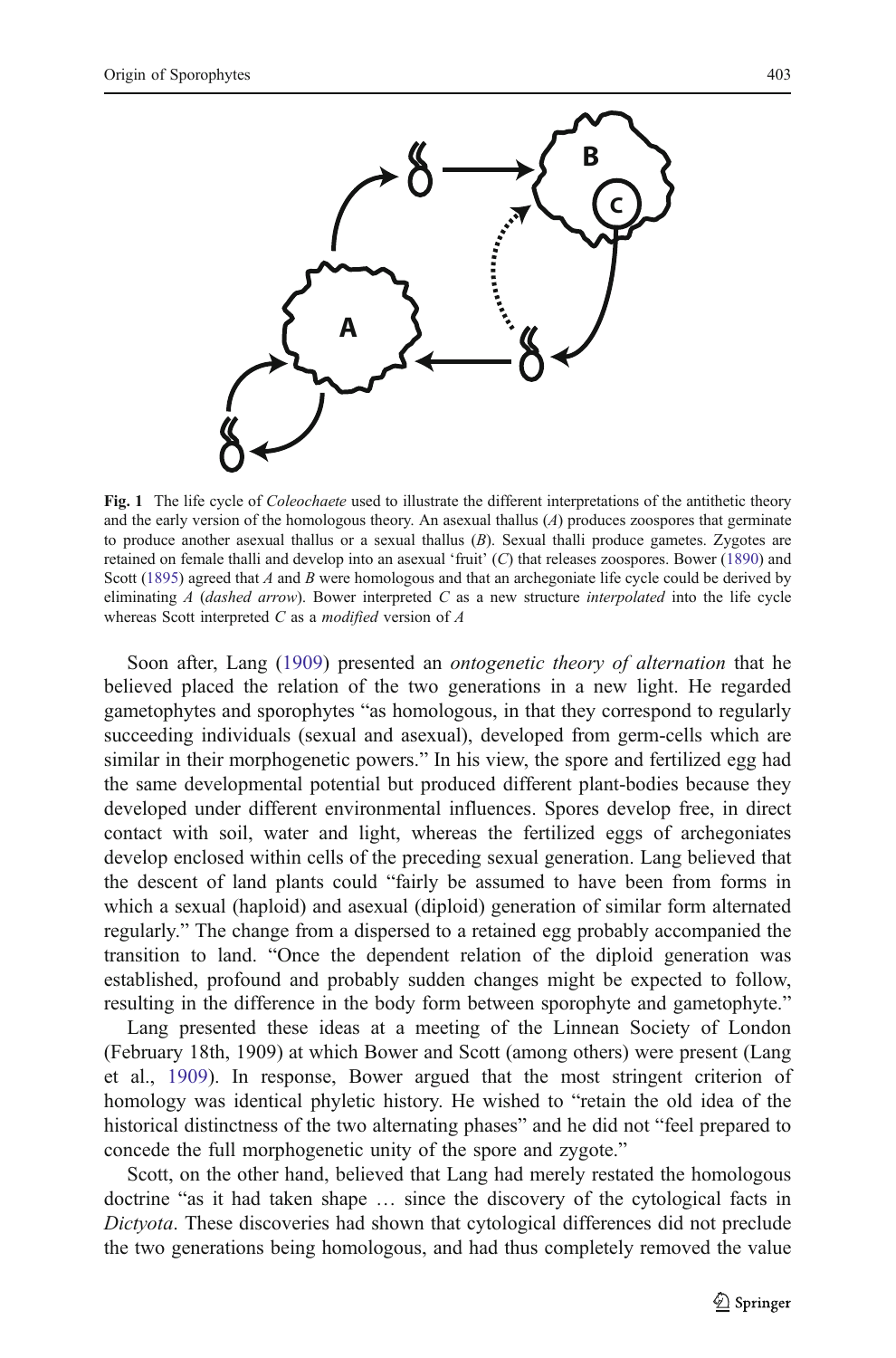of the cytological distinction as supporting the antithetic theory." The homologous theory had assumed the form in which it is best known today: land plants had descended from an alga with isomorphic alternation of haploid and diploid thalli (Fig. 2).

The green alga Ulva replaced the brown alga Dictyota as the favored algal exemplar of the homologous theory (Graham, [1985;](#page-21-0) Blackwell, [2003](#page-20-0)) after Föyn [\(1929](#page-21-0)) and Hartmann (1929) described isomorphic alternation of generations in  $U/\nu a$ and *Enteromorpha*. It should be noted, however, that Föyn and Hartmann considered they had demonstrated *antithetic* alternation of generations because haploid sexual plants and diploid asexual plants differed in inner constitution although they resembled each other in outward form. Clearly, one botanist's antithetic alternation was another botanist's homologous alternation.

## Homologous and Antithetic Alternation Compared

Rather than review the sometimes-heated debate that followed Bower's and Scott's respective support of antithetic and homologous alternation, I will try and clarify the different phylogenetic histories of the sporophyte that the two theories implied. Then, in the subsequent section, I will revisit the question of the origin of embryophyte life cycles from the perspective of our modern understanding of the phylogeny of embryophytes and their algal relatives.

Bower's antithetic theory was developed at length in The origin of a land flora (Bower, [1908\)](#page-20-0) and updated in Primitive land plants (Bower, [1935](#page-20-0); a book that Bower dedicated to Scott's memory). The successive presentations of Bower's theory attempted to incorporate progress in the understanding of meiosis, while holding firm to the basic model of the interpolation of a new generation into the life cycle. Bower proposed that archegoniates were derived from a haploid alga in which chromosome-reduction followed immediately upon formation of a zygote that

Fig. 2 The 'late' version of the homologous theory. Pteridophyte life cycles were derived from an alga with freeliving haploid and diploid generations (upper panel) by retention and development of the zygote on the maternal gametophyte (lower panel)

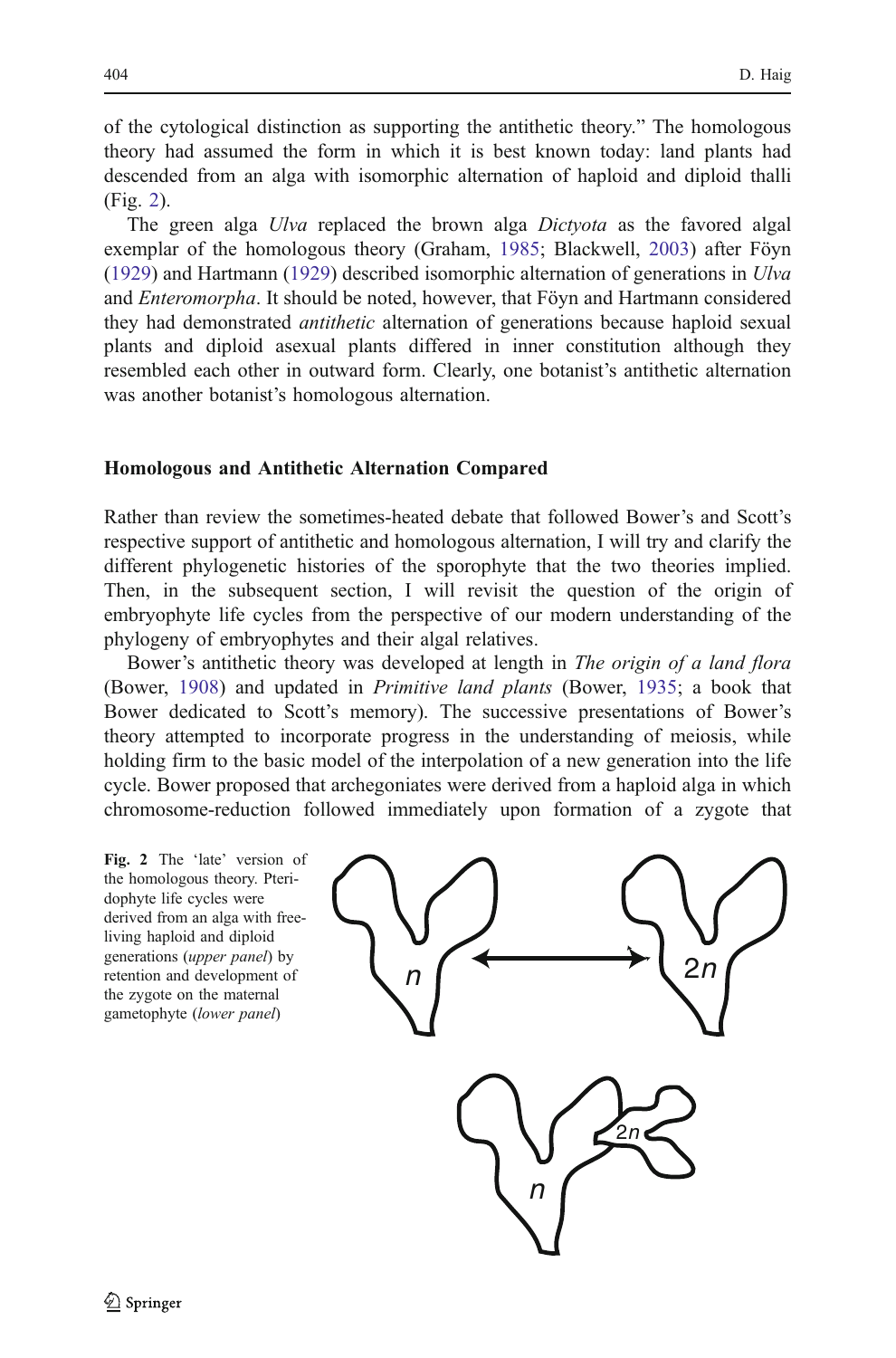remained attached to the maternal thallus. The sporophyte originated from cellular proliferation of the still-attached zygote. All of these cells were initially sporogenous. That is, chromosome-reduction initially occurred in every cell of the intercalated diploid generation. This post-zygotic proliferation was advantageous on land because of the relative rarity of opportunities for sexual reproduction. By this means, the plant could produce many spores from a single fertilization event. The further elaboration of the sporophyte was accompanied by the sterilization of formerly sporogenous cells to perform vegetative and other functions. The freeliving sporophytes of ferns and lycopods were derived from the dependent sporophytes of a bryophyte-like plant by further proliferation and sterilization, and the *acquisition* of physiological independence from the gametophyte. The latter was facilitated by the evolution of a root that allowed the sporophyte to obtain its own supply of water and mineral nutrients.

Bower had "thought that the fruit-body of Coleochaete supplied a prototype of an undifferentiated mass of cells, all fertile, such as this theory contemplates," but he was forced to retreat from this position because "it has now been shown that in Coleochaete reduction occurs at the first segmentation of the zygote, and accordingly the old comparison is no longer permissible" (Bower, [1908](#page-20-0); p. 260). Bower, here, referred to the work of Allen ([1905\)](#page-20-0) who had observed highly condensed bivalents at the first division of Coleochaete scutata zygospores but less condensed, filamentous chromosomes at the second division. Allen, therefore, identified the first two divisions of the zygospore as the heterotypic and homotypic divisions of chromosome reduction (i.e., meiosis I and meiosis II). The third and subsequent divisions were consequently assumed to be mitotic, although Allen did not observe these divisions. Allen considered his observations to have decisively rejected the analogy between the fruit of *Coleochaete* and the sporophyte of mosses.

Pringsheim ([1876b\)](#page-22-0) and Scott ([1895,](#page-22-0) [1896](#page-22-0)) proposed that archegoniates evolved from an alga with multicellular asexual and sexual thalli that were fundamentally alike. The first asexual, or neutral, generation differed from subsequent asexual generations because it developed while attached to the preceding female sexual generation. The strict alternation of gametophytes and sporophytes originated through the suppression of all except the first asexual generation. Like Bower's theory, this theory proposed that the sporophyte developed from a zygote attached to a female gametophyte. Unlike Bower's theory, the homologous theory proposed that the zygote already produced a multicellular thallus in the algal ancestor of archegoniates.

The above can be considered the homologous theory in its early form. The evolutionary scenario of this theory shifted after Williams [\(1904](#page-23-0)) elucidated the alternation of nuclear phases in Dictyota. The eggs of Dictyota, unlike those of Coleochaete, are dispersed before fertilization. Therefore, the 'first neutral generation' of Dictyota does not grow attached to a sexual generation. Proponents of homologous alternation thereafter usually proposed descent of land plants from an alga with a life cycle resembling *Dictyota*. In this new guise, the theory required the suppression of egg-dispersal in land plants so that an originally independent diploid generation came to grow attached to the preceding maternal haploid generation.

The alacrity with which Scott substituted Dictyota for Coleochaete as a model for the ancestor of archegoniates argues that the nature of this ancestor was not his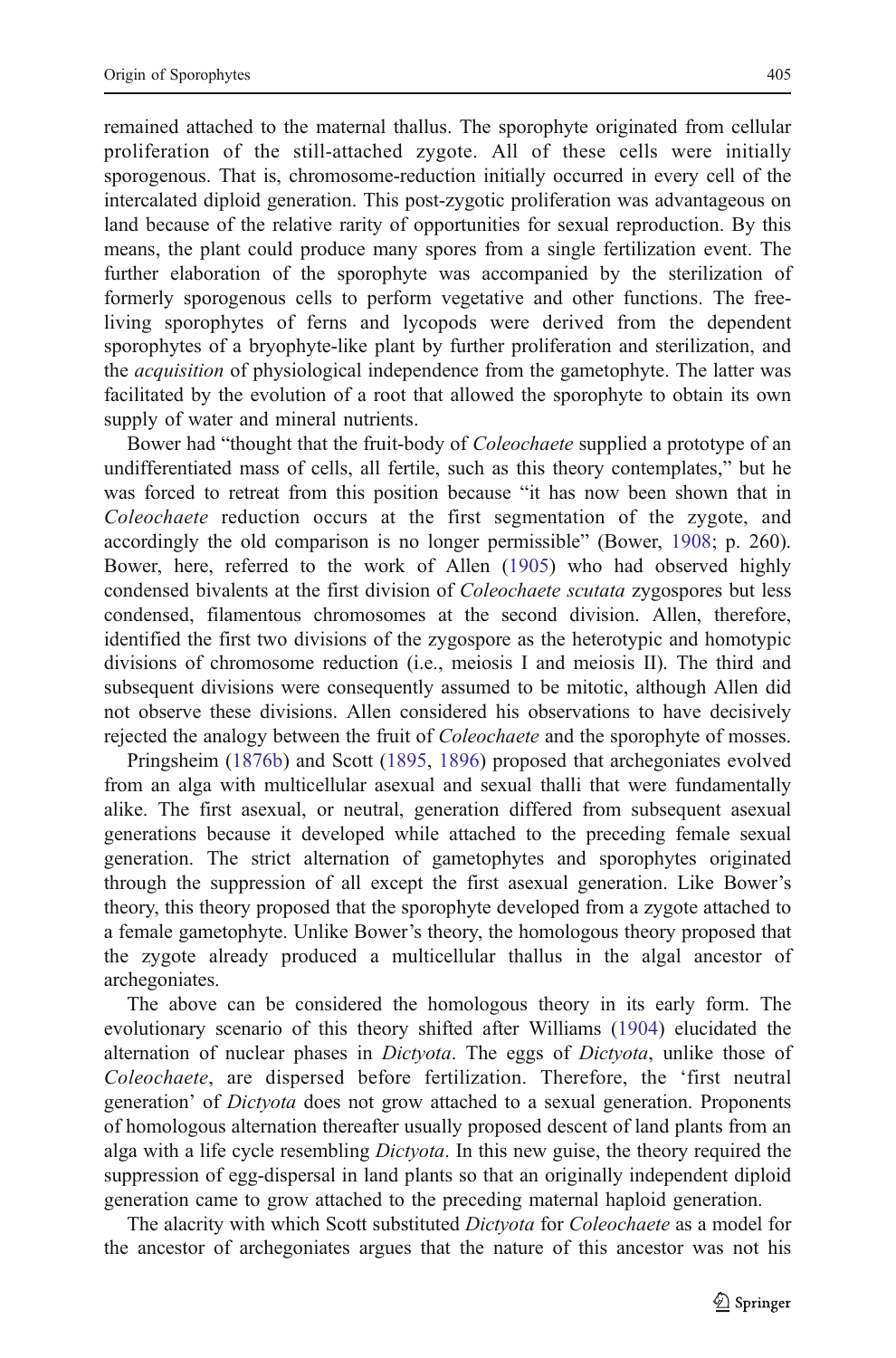principal objection to Bower's ideas. As Bower recognized, the dispute was between viewing the sporophyte as the interpolation of a new structure into the life cycle as opposed to the transformation of an existing structure. Scott ([1896](#page-22-0)) wrote: "Nature is conservative, and when a new organ is to be formed it is, as every one knows, almost always fashioned out of some pre-existing organ. Hence I feel a certain difficulty in accepting the doctrine of the appearance of an intercalated sporophyte by a kind of special creation."

A specific point of disagreement was Bower's proposal that pteridophytes had been derived from a bryophyte-like ancestor. For Scott, the sporophytes of bryophytes and pteridophytes had been independently derived from an asexual algal thallus. In the case of bryophytes, the evolution of the sporophyte was associated with a *loss* of vegetative functions as the sporophyte grew to maturity while nourished by the maternal gametophyte. Scott's skepticism about the derivation of a pteridophyte sporophyte from a bryophyte sporogonium was widely shared. A number of botanists were prepared to countenance an *antithetic* origin for the sporophyte of bryophytes, but only if a *homologous* origin was conceded for the sporophyte of pteridophytes (Coulter, [1899](#page-20-0); Tansley, [1907](#page-22-0), [1912;](#page-22-0) Fritsch, [1916\)](#page-21-0).

#### Retrospect

#### Homology

Bower ([1898\)](#page-20-0) wrote that homology was "a word which is probably explained to every class of elementary students; it is one of those terms a meaning of which is revealed to the babes of the science, while those who teach are not at one as to its definition." Much the same could be said today. The fact that definitions of morphological homology are still debated suggests to this writer that there is a fundamental problem with the concept.

Homology was initially an intuitive concept. Morphologists recognized that some resemblances indicated two organs belonged to the same class of things, whereas other resemblances were deceptive and did not indicate affinity. The former were homologies, the latter mere analogies. Shortly before the Origin of Species, Berkeley [\(1857](#page-20-0)) wrote: "Analogy … is always liable to seduce an inattentive or ignorant observer into wrong notions as to the relation of beings between which it exists." whereas "Homology is of far more value; for when true it is founded on a deep knowledge of structure, and is indicative of either close or remote relation." He defined analogy as "resemblance of function" and homology as "correspondence of structure or origin." Homologous structures were "identical in essence and origin." (Origin in these definitions probably refers to ontogeny rather than ancestry.)

For many morphologists, the theory of descent with modification provided a rationale for the concept of homology: two structures were homologous if they were descended from the same structure in a common ancestor. Bower ([1887b,](#page-20-0) [1890,](#page-20-0) [1898;](#page-20-0) in Lang et al., [1909](#page-21-0)), for one, was a consistent champion of phylogeny being the ultimate criterion of homology. For Bower [\(1887b](#page-20-0)), the 'leaves' of mosses and ferns were analogous, not homologous, because the former occurred in the gametophyte generation whereas the latter occurred in the sporophyte generation.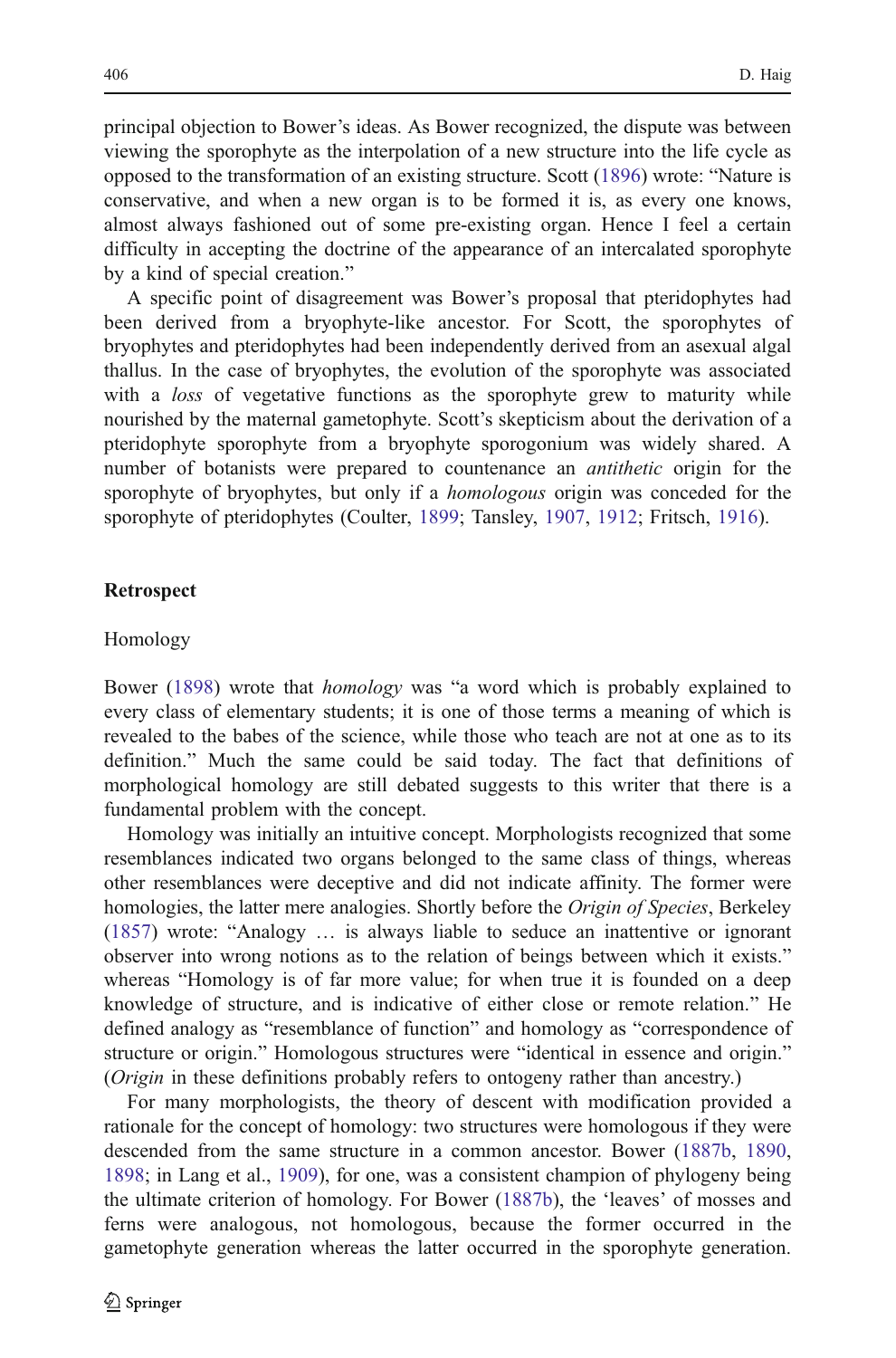In his view, homology had no intelligible meaning without the theory of descent (Bower, [1898](#page-20-0): p. 67).

Not all morphologists accepted a phylogenetic redefinition of homology. Lang [\(1915](#page-21-0)), for example, fully recognized "the interest of the phyletic ideal, but [was] unable to regard it as the exclusive, or perhaps as the most important, object of morphological investigation. To accept the limitation of morphology to genealogical problems is inconsistent with the progress of this branch of study before the acceptance of the theory of descent, and leaves out many of the most important problems that were raised and studied by earlier morphologists." He was prepared to abandon any attempt to base homology on homogeny (common ancestry). Two structures were homologous if they were shaped by common causes. The 'leaves' of mosses and ferns had evolved in parallel but exhibited "homology of organization."

At the same time as homology was successfully redefined as common ancestry, advances in genetics have challenged the very concept of *morphological* homology. The genetic determinants of form are inherited, not the forms themselves. Organs are constructed by the interaction of many genes, and, over the course of evolution, old genes are expressed in new locations and acquire new interactions with novel partners (Jaramillo and Kramer, [2007\)](#page-21-0). Therefore, there can be no one-to-one correspondence between genes and organs. Two DNA sequences have a common ancestor if at some time in the past they were copied from the same physical template, but there is no unequivocal criterion for deciding whether two organs are derived from the same ancestral organ. What we really need to know are the genetic networks that underlie the development of a character and how these networks have been transformed in different lineages over evolutionary time. In practice, such information is often unavailable and judgments of morphological homology still need to be made, but such judgments are inherently imprecise.

If one accepts that the sporophyte wasinterpolated into the life cycle by post-zygotic mitosis, then it is probable that most genes used to *construct* the sporophyte were old genes, with roles in the gametophyte, that were now employed in new locations and in new ways: "Genes do not arrive *de novo*, and there is thus only one source from which the sporophyte could derive its genes, viz. the gametophyte" (Pincher, [1937\)](#page-21-0). Does this mean the two generations are homologous or antithetic? The question is anachronistic because concepts and definitions have changed since the two theories were formulated. Rather than continue to update the score-card of Bower vs. Scott, it would be more productive to focus on questions that can now be answered: What proportion of genes are expressed in both generations? And, to what extent do gametophyte development and sporophyte development use common genetic networks?

### Phylogeny

Phylogenetic knowledge has greatly improved in the century since Bower and Scott propounded their theories. We now know that embryophytes are a monophyletic group derived from within the charophycean green algae (Karol et al., [2001](#page-21-0); Turmel et al., [2002\)](#page-22-0). Extant members of this group have haploid life cycles with zygotic meiosis (see below). Therefore, land plants did not evolve from within any of the groups of algae in which extant members exhibit isomorphic alternation of generations. Moreover, most molecular studies suggest that tracheophytes are derived from within a paraphyletic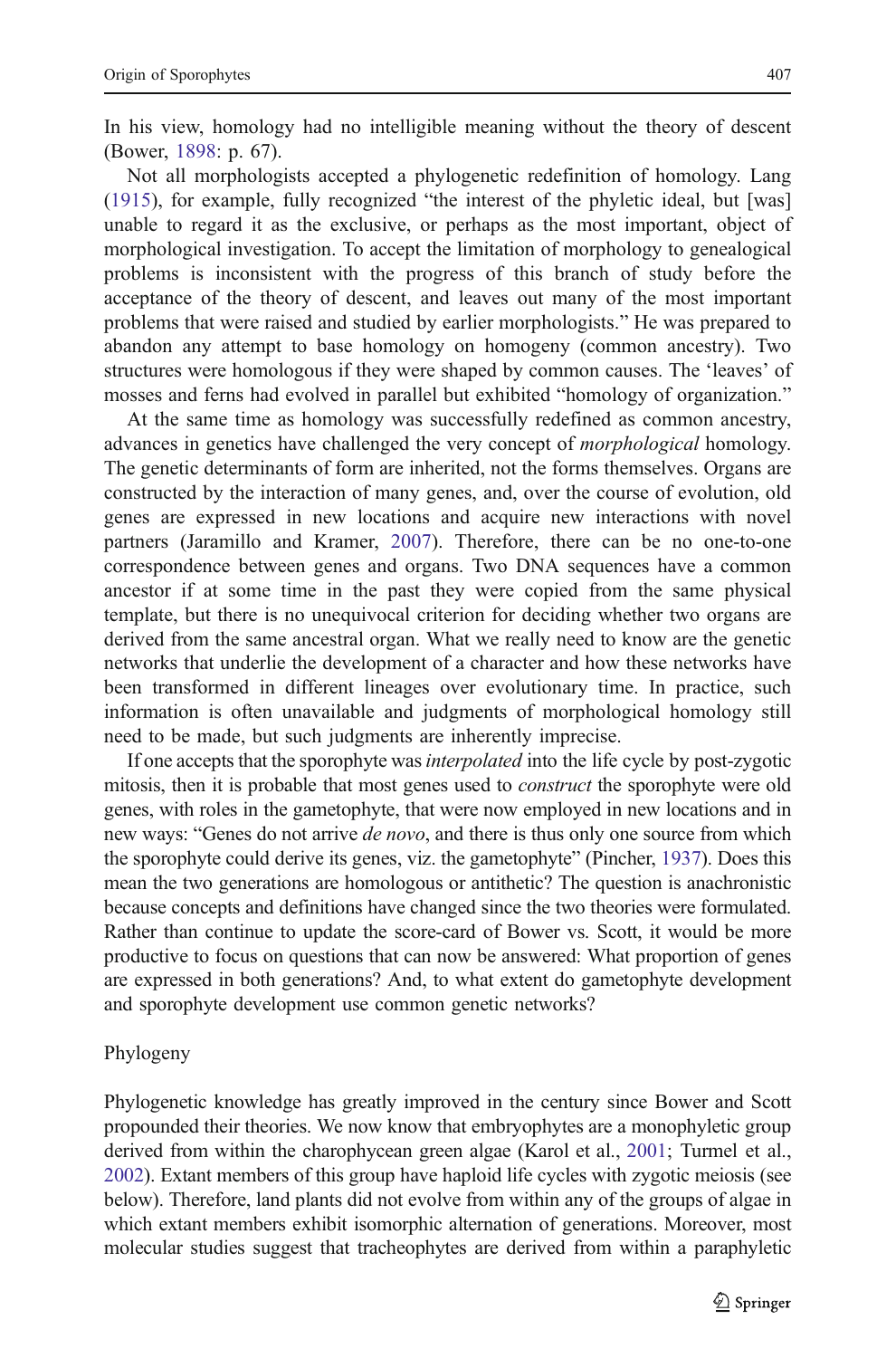grouping of 'bryophytes' (Qiu et al., [1998;](#page-22-0) Karol et al., [2001](#page-21-0)). The deepest dichotomy in the embryophyte clade appears to separate liverworts from other embryophytes, with hornworts the sister group of tracheophytes (Samigullin et al., [2002](#page-22-0); Groth-Malonek & Knoop, [2005](#page-21-0)). These phylogenies constrain possible scenarios for the origin of the sporophyte. In particular, hypotheses that sporophytes were independently derived in vascular plants and bryophytes are distinctly non-parsimonious. Similarly, scenarios that posit 'bryophytes' were derived from an ancestor with a freeliving, polysporangiate sporophyte require that monosporangiate 'parasitic' gametophytes have evolved independently in mosses, liverworts, and hornworts.

Despite these advances, there are still many uncertainties about how embryophyte life cycles were derived from a charophycean life cycle. These uncertainties arise because the macrofossil record is poor for the critical period in earth history, because consensus has not been reached on which charophytes are most closely related to embryophytes, and because charophycean life cycles are still poorly known.

### Charophycean Life Cycles

In this section, I will briefly summarize the limited data available about the life cycles of Coleochaete, Chaetosphaeridium, and stoneworts (Charales), and then relate this information to the evolution of embryophyte life cycles. These taxa probably include the closest living relatives of embryophytes. In the molecular phylogeny of Karol et al. ([2001\)](#page-21-0), stoneworts are resolved as the extant sister-group of embryophytes, with Coleochaetales (Chaetosphaeridium and Coleochaete spp.) as the sister-group to the stonewort-plus-embryophyte clade (other analyses favor different phylogenies: e.g., Turmel et al., [2006\)](#page-22-0).

Earlier sections have discussed the life cycle of Coleochaete in some detail. The conclusion that meiosis occurs in the zygote is based, in large part, on a single paper that is now more than hundred years old. Allen ([1905\)](#page-20-0) observed differences in chromosome compaction between the first two divisions of Coleochaete zygospores and interpreted these divisions as meiosis I and meiosis II. Despite Allen's observations, the timing and nature of chromosome reduction in Coleochaete remain uncertain. Hopkins and McBride ([1976\)](#page-21-0) reported that gametophytic nuclei of C. scutata contain either the 1C or 2C amount of DNA (by reference to 1C in sperm nuclei), but zygotic nuclei contain from 2C to 8C. These data are compatible with a 2C zygote undergoing two rounds of DNA replication without cell division, followed by reduction from 8C to 1C over the course of three divisions without DNA replication. One might call these divisions meiosis I, II, and III.

Oltmanns [\(1898](#page-21-0)) observed that the zygotic chloroplast of Coleochaete pulvinata divided three times, without nuclear division, before the zygote accumulated foodreserves and entered winter-dormancy. In spring, the zygotic nucleus divided three times, without chloroplast division, such that each of eight nuclei came to be associated with a single chloroplast. This sequence of three plastid divisions followed by three nuclear divisions resembles the sequence of two plastid divisions followed by two nuclear divisions observed in the monoplastidic meiosis of bryophytes and lycophytes (Brown & Lemmon, [1997](#page-20-0)).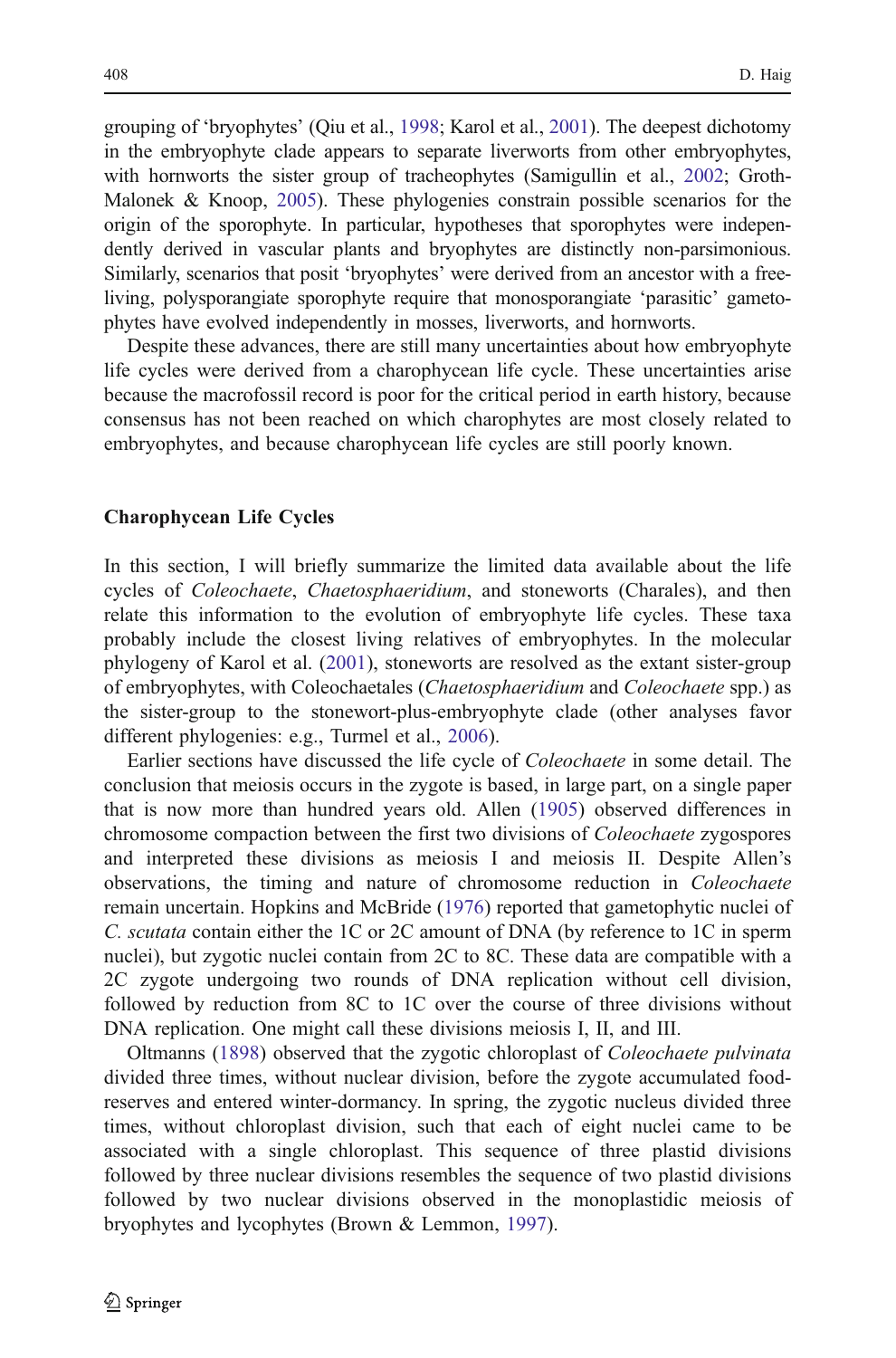Even less is known about the life cycle of Chaetosphaeridium. Thompson [\(1969](#page-22-0)) reported that *Chaetosphaeridium globosum*, unlike *Coleochaete*, expels its ova before fertilization. A wall is deposited around the zygote, after fertilization, but the germination of the zygote has not been described.

The conclusion that stoneworts have zygotic meiosis is based largely on Oehlkers [\(1916](#page-21-0)) and the lack of plausible alternative interpretations. Oehlkers described the first nuclear divisions of the Chara foetida zygote after the breaking of winter dormancy. The zygotic nucleus divided twice to produce four nuclei in a common cytoplasm. A wall was then formed separating the apical nucleus from the three lower nuclei. The lower nuclei degenerated and the new plant developed from divisions of the apical nucleus. Oehlkers reported extraordinary difficulty in counting the number of chromosomes during the first division. However, the haploid number was present in telophase nuclei of the first and second division. By a process of elimination, he inferred that reduction occurred at the first division. Oehlkers' work was cut-short by the outbreak of war. His paper contains a simple sketch of the sequence of divisions and no further figures.

Coleochaete, Chaetosphaeridium, stoneworts, and embryophytes all produce a multicellular haploid body, and all produce large non-motile 'female' gametes and small motile 'male' gametes. Therefore, the last common ancestor of these plants is likely to have been oogamous and to have produced a multicellular 'gametophyte'. Postfertilization provisioning of the zygote (matrotrophy: Graham & Wilcox, [2000\)](#page-21-0) occurs in stoneworts, embryophytes, and *Coleochaete*, but is absent in *Chaetosphaeridium*. If we accept the phylogeny of Karol et al. [\(2001](#page-21-0)), these data suggest that matrophy was present in the last common ancestor of embryophytes and stoneworts, but evolved independently in Coleochaete (or was lost in Chaetosphaeridium).

Coleochaete and embryophytes retain their zygotes on the maternal gametophyte, whereas *Chaetosphaeridium* expels its ova before fertilization. Whether stoneworts retain their zygotes depends on how this character is defined. Stoneworts disperse 'nucules' (Vines, [1878\)](#page-22-0), a zygote surrounded by a layer of gametophytic cells. A nucule could therefore be interpreted either as a dispersed zygote or as a detached gametophyte fragment with a retained zygote. The expulsion of ova in Chaetosphaeridium suggests that zygote retention evolved independently in Coleochaete and embryophytes (or was lost in *Chaetosphaeridium*). No clear statement can be made about whether zygotes were retained in the common ancestor of stoneworts and embryophytes.

Meiosis is reported to occur in the zygotes of *Coleochaete* (Allen, [1905](#page-20-0)) and Chara (Oehlkers, [1916](#page-21-0)). If these old reports are accurate, neither Coleochaete nor Chara possesses a 'sporophyte'. This implies that interpolation of a multicellular diploid phase, between syngamy and meiosis, evolved after the divergence of stoneworts and embryophytes. Other, less parsimonious interpretations, are of course logical possibilities. Remy [\(1980](#page-22-0)), for example, argues that stoneworts evolved from an ancestor with isomorphic alternation of generations, but secondarily lost the diploid phase.

In summary, the last common ancestor of stoneworts and embryophytes can tentatively be proposed to have possessed a multicellular, oogamous, haploid gametophyte that did not produce zoospores (absent in Chara and embryophytes,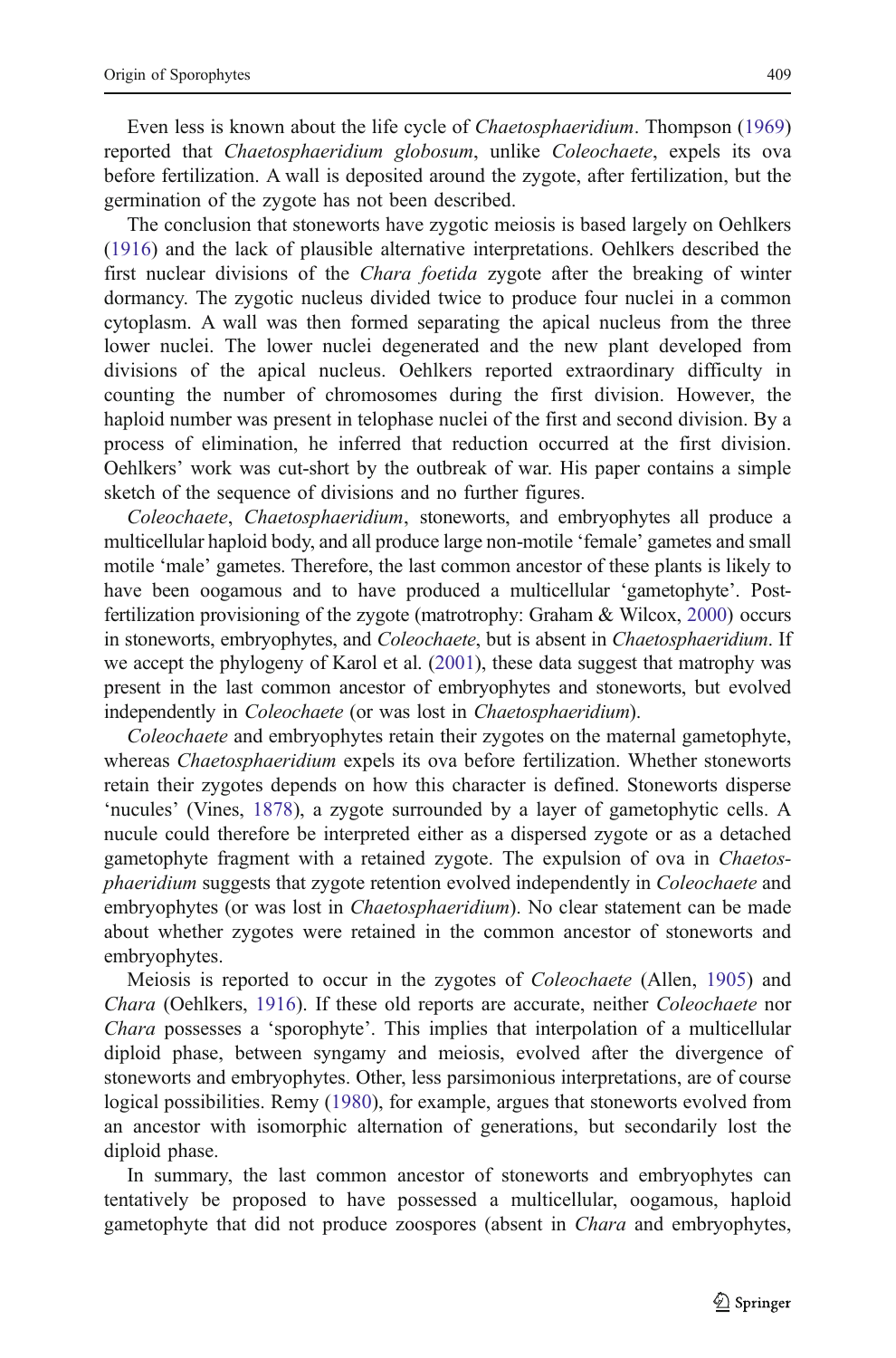present in Coleochaete). In this ancestor, the diploid phase was limited to a matrotrophic zygote that underwent meiosis without intervening mitotic divisions. Whether meiosis occurred in a retained zygote or after dispersal of the zygote is unclear.

These phylogenetic comparisons of extant forms allow no clear conclusions about whether a multicellular diploid phase evolved before, or after, retention of the zygote. The simplest interpretation is that retention of the zygote preceded postzygotic mitosis. The resulting sporophyte would have depended on the gametophyte for its nutrition. In vascular plants, the dependent sporophyte evolved to gain physiological independence as it matured. This scenario corresponds to the antithetic hypothesis of Bower ([1890,](#page-20-0) [1908](#page-20-0), [1935](#page-20-0)), as updated and championed by Graham and Wilcox ([2000\)](#page-21-0) and Blackwell ([2003\)](#page-20-0).

Modern defenders of the homologous theory (e.g., Remy, [1980;](#page-22-0) Remy & Hass, [1991\)](#page-22-0) argue that post-zygotic mitosis first evolved in an embryophyte ancestor that dispersed its zygote. Mitotic divisions of the zygote would produce a free-living diploid plant that resembled the free-living haploid plant. Then, at some later stage, the zygote germinated precociously, before, rather than after, dispersal. This hypothesis implies that 'bryophytes' are descended from ancestors with free-living sporophytes.

#### Homologous Alternation Redux

Isomorphic Alternation in the Devonian

Remy [\(1980](#page-22-0)) proposed that modern bryophytes and vascular plants have all descended from an ancestor with an isomorphic life cycle in which haploid gametophytes dispersed zygotes that germinated to produce diploid sporophytes. Reconstruction of this life cycle was based on three principal observations. First, free-living gametophytes of some Devonian land plants morphologically resembled their putative free-living sporophytes. Second, these gametophytes produced archegoniophores that elevated archegonia above the substrate. Third, no gametophytes have been found with attached sporophytes (Remy, [1980](#page-22-0); Remy et al., [1993;](#page-22-0) Taylor et al., [2005\)](#page-22-0).

For purposes of further discussion I will assume that Remy's reconstruction of the 'rhyniophyte' life cycle is correct, as are modern phylogenetic reconstructions in which embryophytes and tracheophytes are monophyletic, but 'bryophytes' are paraphyletic. Two contrasting hypotheses, the 'retained-zygote' hypothesis and the 'dispersed-zygote' hypothesis, are the modern successors of the old antithetic and homologous theories.

The retained-zygote hypothesis proposes that the sporophyte initially evolved by mitotic divisions of a zygote that was retained on a maternal haploid plant. The sporophyte was initially dependent for its nutrition on the maternal gametophyte. This condition is maintained in modern bryophytes. In an ancestor of vascular plants, the physiologically-dependent sporophyte was reduced to a transitory embryonic phase that matured into a free-living diploid plant. The simplest version of this hypothesis requires a single origin of zygotic retention, a single origin of free-living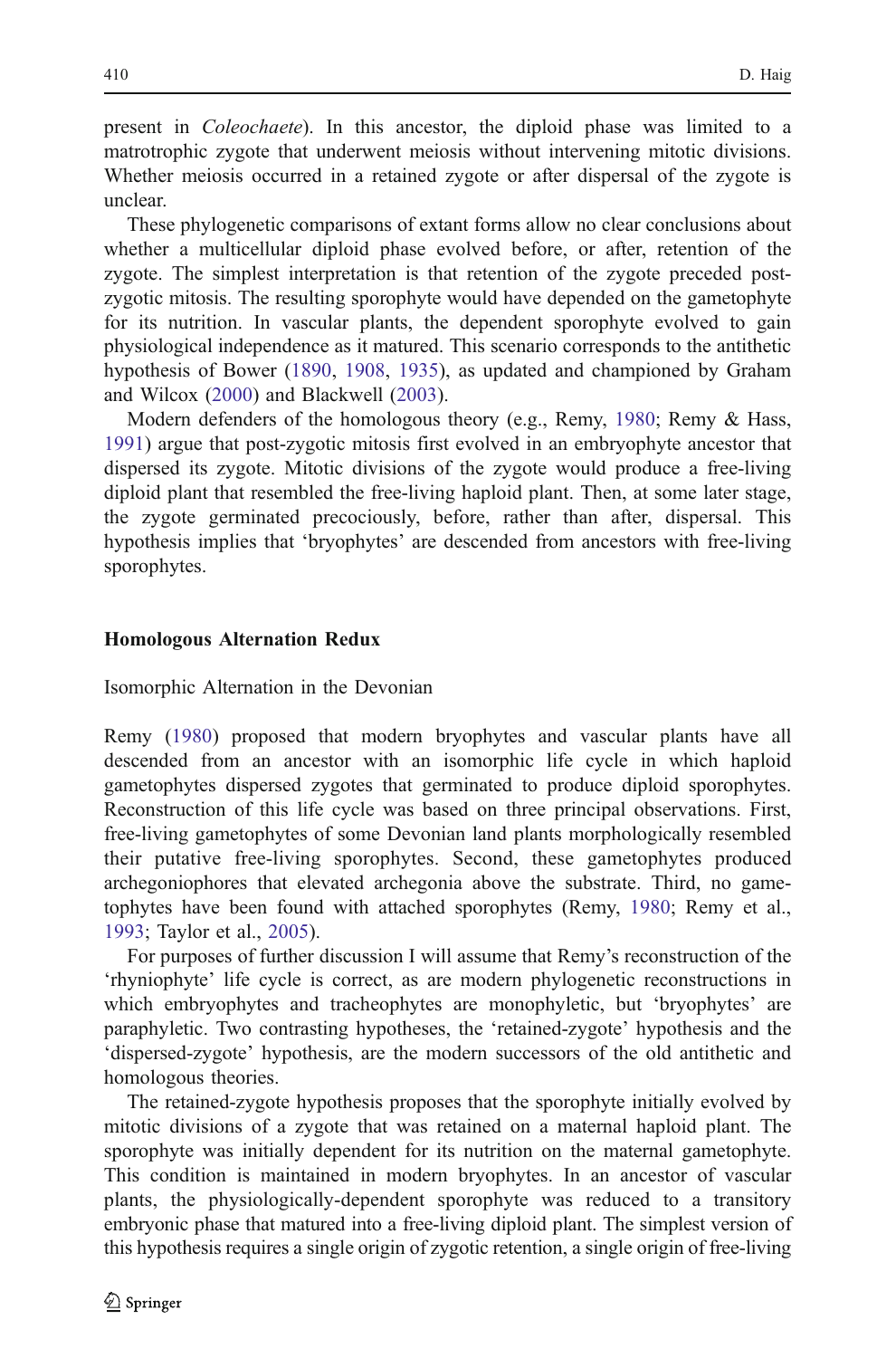sporophytes, and a loss of zygotic retention in the rhyniophyte lineage after this diverged from the ancestry of modern forms.

The dispersed-zygote hypothesis includes all scenarios in which modern embryophytes descended from ancestors with free-living haploid and diploid phases, linked by two dispersal stages (zygote and spore). The hypothesis is taken to include variants in which 'nucules' (zygotes surrounded by haploid cells) or early embryos are dispersed instead of naked zygotes. The simplest version of this hypothesis requires a single origin of zygotic retention, in an ancestor of modern embryophytes that did not include rhyniophytes among its descendants. The hypothesis also requires that the dependent, monosporangiate sporophytes of liverworts, mosses, and hornworts have evolved independently in the three lineages. Current versions of this hypothesis do not address how an isomorphic alternation of generations was derived from the basically haploid life cycles of charophycean algae.

The key feature that distinguishes these hypotheses is whether embryophytes had an ancestor with zygotic dispersal, not whether gametophytes and sporophytes were ever 'isomorphic'. It is probable that genes responsible for vegetative development of the gametophyte were co-opted to produce the vegetative sporophyte, whenever a free-living diploid plant evolved. Therefore, a resemblance between free-living gametophytes and sporophytes is compatible with either hypothesis. The retainedzygote hypothesis appears somewhat more plausible, although the dispersed-zygote hypothesis cannot be refuted definitively.

Isomorphic Alternation in Modern Tracheophytes

Pteridophytes are usually conceptualized as having short-lived, simple gametophytes with long-lived, complex sporophytes. This generalization uses the leptosporangiate ferns as the implicit model of pteridophyte life-cycles (but even among leptosporangiate ferns there are taxa in which gametophytes are longer-lived than sporophytes and reproduce vegetatively: Dassler & Farrar, [1997](#page-20-0)). However, modern ferns possess gametophytes that are morphologically simpler than those of their Devonian ancestors (Kenrick, [1994\)](#page-21-0).

Hints of an earlier stage of 'isomorphic' alternation in vascular plant life-cycles can be found in studies of the lesser-known gametophytes of modern Lycopodiales, Psilotales, and Ophioglossales. Gametophytes of some lycopods produce gemmae that allow indefinite asexual reproduction of gametophytes (Treub, [1886a\)](#page-22-0) and, in some cases, *young* sporophytes morphologically resemble their associated gametophyte (Fig. [3](#page-17-0); Treub, [1884,](#page-22-0) [1886b;](#page-22-0) Holloway, [1915;](#page-21-0) Chamberlain, [1917](#page-20-0)). Subterranean gametophytic and sporophytic axes of *Psilotum* are morphologically similar, both produce gemmae, and both sometimes contain vascular tissues (Holloway, [1939](#page-21-0); Moseley & Zimmerly, [1949](#page-21-0); Bierhorst, [1953,](#page-20-0) [1954](#page-20-0)). Holloway [\(1921](#page-21-0), [1939\)](#page-21-0) emphasized the difficulty of distinguishing between sporophytic and gametophytic 'objects' of Tmesipteris and Psilotum in the absence of sexual organs. Pant et al. [\(1984](#page-21-0)) noted that the form and color of the subterranean gametophytes of Ophioglossales "are so much like that of root or rhizome fragments that it is difficult and cumbersome to recognize them from such sporophytic fragments."

Bierhorst ([1969\)](#page-20-0) similarly reported difficulty in distinguishing between subterranean gametophytes and sporophytes of the fern Stromatopteris moniliformis. He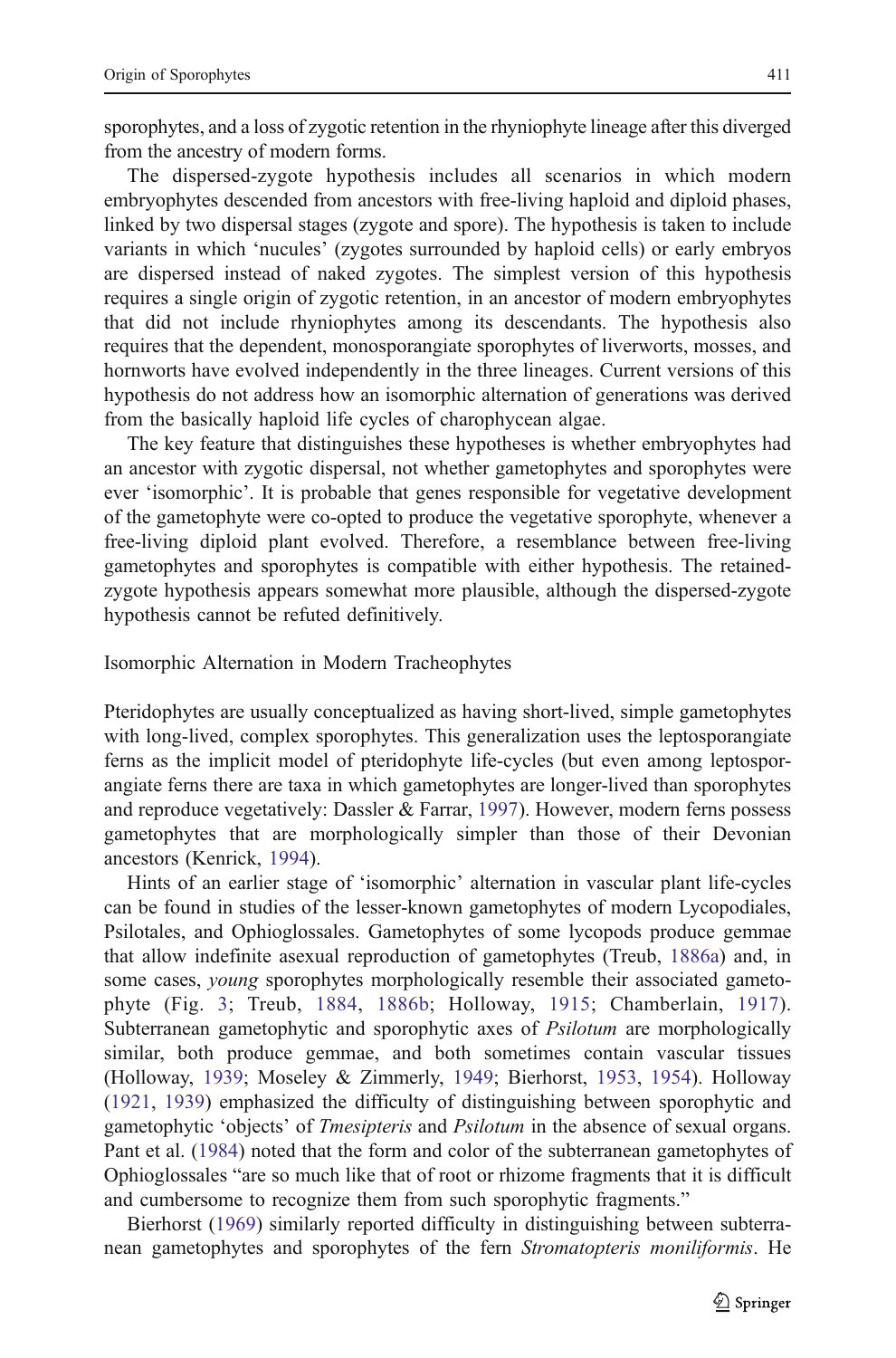<span id="page-17-0"></span>wrote, "In all qualitative aspects the primary axes of the sporophyte are identical to the gametophytic axes save for the presence of gametangia on the latter." Stromatopteris is a gleicheniaceous fern (Pryer et al., [2004\)](#page-22-0). Therefore, the similarity in form of gametophytes and young sporophytes must be secondarily derived, presumably because of the exigencies of a similar subterranean, mycotrophic existence.

All of the modern forms discussed above possess mycotrophic gametophytes. An interesting possibility—of a non-photosynthetic ancestry for the gametophytes of tracheophytes—emerges when the modes of nutrition of free-living gametophytes are considered. Most lycopods have non-photosynthetic gametophytes that are associated with an endophytic fungus. The Psilotales and Ophioglossales also possess subterranean, non-photosynthetic gametophytes, whereas *Equisetum* and most ferns (Stromatopteris is an exception) have photosynthetic gametophytes. Therefore, it would be equally parsimonious to invoke an acquisition of non-photosynthetic

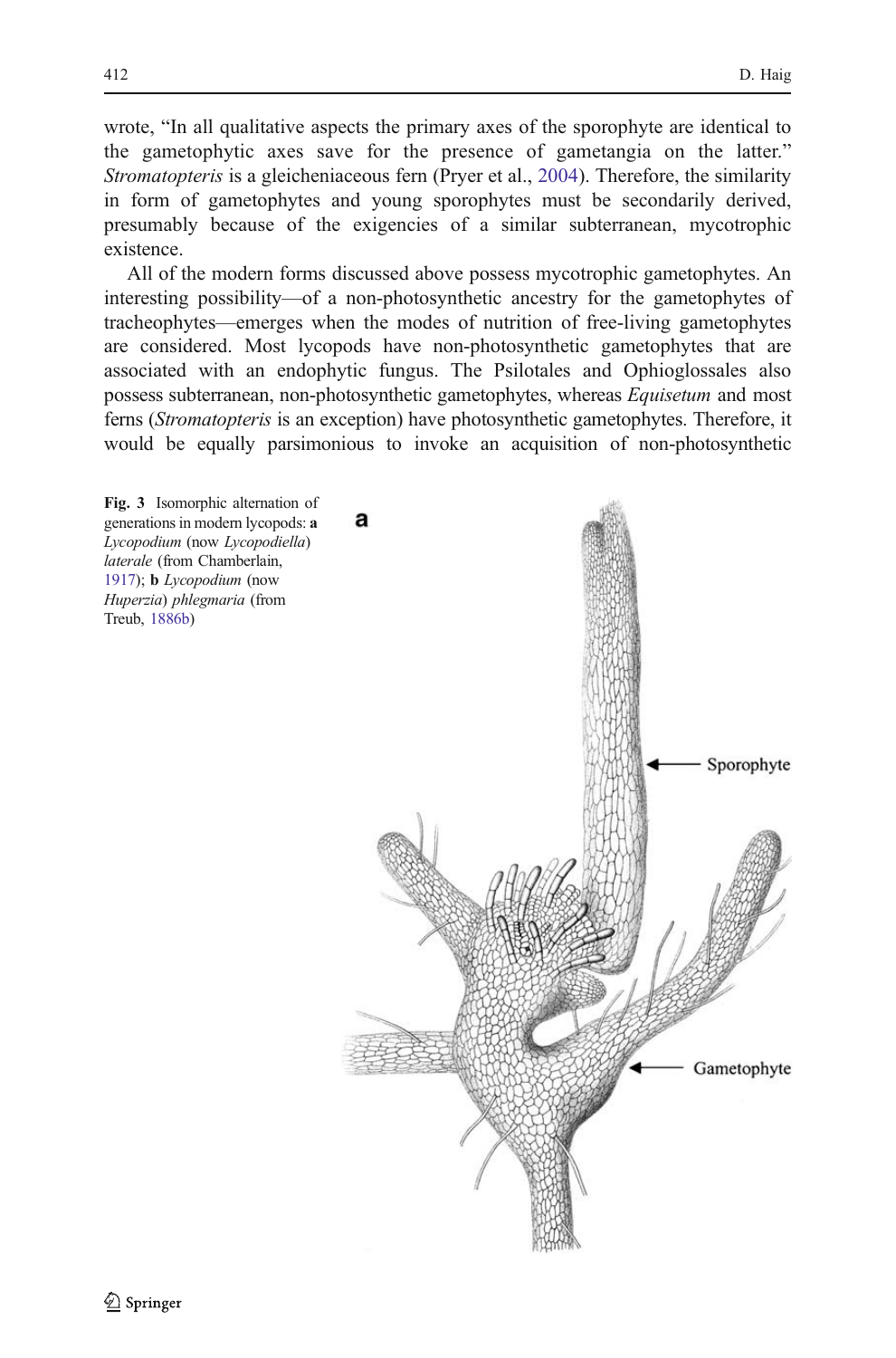

Fig. 3 (continued)

gametophytes in an ancestor of extant tracheophytes, with a reversion to photosynthesis in the *Equisetum*/fern lineage, as to invoke two separate origins of nonphotosynthetic gametophytes, one in lycopods and the other in a common ancestor of Psilotales and Ophioglossales.

A less radical hypothesis would be to posit some key character (or characters) in ferns that enabled them to dominate most niches available for reproduction via photosynthetic gametophytes, thereby excluding other 'pteridophytic' lineages from this ecological space. As a result, the only members of non-fern lineages to survive until the present possessed gametophytes with alternative modes of nutrition.

## Summary

Celakovsky [\(1874](#page-20-0)) introduced a distinction between homologous and antithetic alternation of generations. In Celakovsky's scheme, two generations were homologous if they obeyed the same growth-law but were antithetic if they obeyed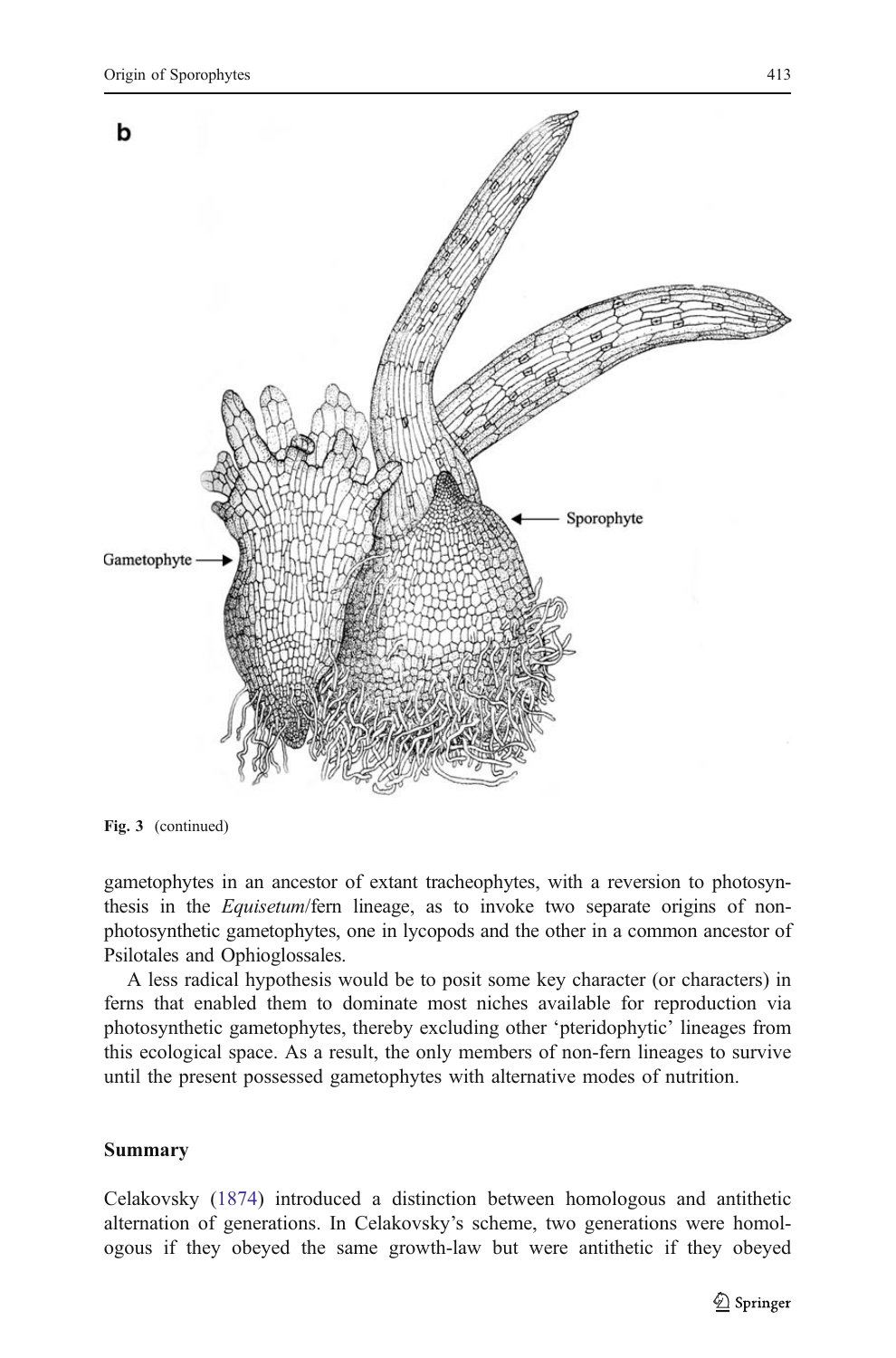different growth-laws. Thus, *Coleochaete* possessed both forms of alternation: gamete-producing (sexual) and zoospore-producing (asexual) thalli were homologous, whereas the multicellular (asexual) body that developed from the zygote was antithetic to these generations. With respect to archegoniates, Celakovsky considered the asexual generation (sporophyte) to be antithetic to the sexual generation (gametophyte).

Pringsheim ([1876b\)](#page-22-0) rejected the distinction between homologous and antithetic alternation. He interpreted the 'fruit' of *Coleochaete* as a rudimentary asexual thallus that developed while attached to the previous sexual thallus. In his view, the 'fruit' and a free-living, zoospore-producing thallus were different manifestations of an asexual generation that was homologous to the gamete-producing sexual generation. The life cycle of a moss could be derived from a life cycle resembling that of Coleochaete by the suppression of all except the first asexual generation.

Bower [\(1890](#page-20-0)) believed that the sporophyte was a fundamentally new structure that had been *interpolated* into the life cycle between successive gametophytes. He borrowed Celakovsky's terminology and called this antithetic alternation of generations. Scott [\(1895](#page-22-0)), by contrast, believed that the sporophyte had been derived from an asexual algal thallus. He called this homologous alternation of generations. Scott favored independent algal origins of bryophytes and vascular cryptogams.

The homologous theory can be considered to have had an early and a late version. In the early version, Coleochaete was used as a model for the algal ancestor of land plants. Coleochaete was considered to show an isomorphic alternation of sexual and asexual thalli. The first asexual thallus differed from the others because it developed while attached to a sexual thallus. The life cycle of archegoniates could be derived from such a life cycle by suppressing all except the first asexual generation. The discovery that the alternation of generations in land plants was accompanied by an alternation of chromosome number (Strasburger, [1894\)](#page-22-0) weakened this version of the homologous theory because it accentuated the distinctiveness of gametophytes and sporophytes.

In the late version of the homologous theory, first Dictyota, then Ulva, replaced Coleochaete as the model for the algal ancestor of land plants. This version of the theory proposed that land-plants were derived from an alga with an isomorphic alternation of haploid and diploid generations. Dictyota (unlike Coleochaete) disperses its eggs. Therefore, this version of the theory assumed that the diploid generation was initially free-living, rather than retained on the haploid maternal plant.

The early and late versions of the homologous theory mark a shift in the debate over homologous versus antithetic alternation. In the early debate, the proponents of both theories could use Coleochaete as a model for the algal ancestor of archegoniates. Their disagreement was not about the nature of this algal ancestor but about the morphological interpretation of the sporophyte (as something new or something modified) and about the evolutionary relationship between the 'parasitic' sporogonium of bryophytes and the free-living sporophyte of pteridophytes. In the later debate, the two theories proposed different kinds of algal ancestor for archegoniates. This shift in the terms of the debate partially reflected a shift in emphasis from questions of morphology to questions of phylogeny.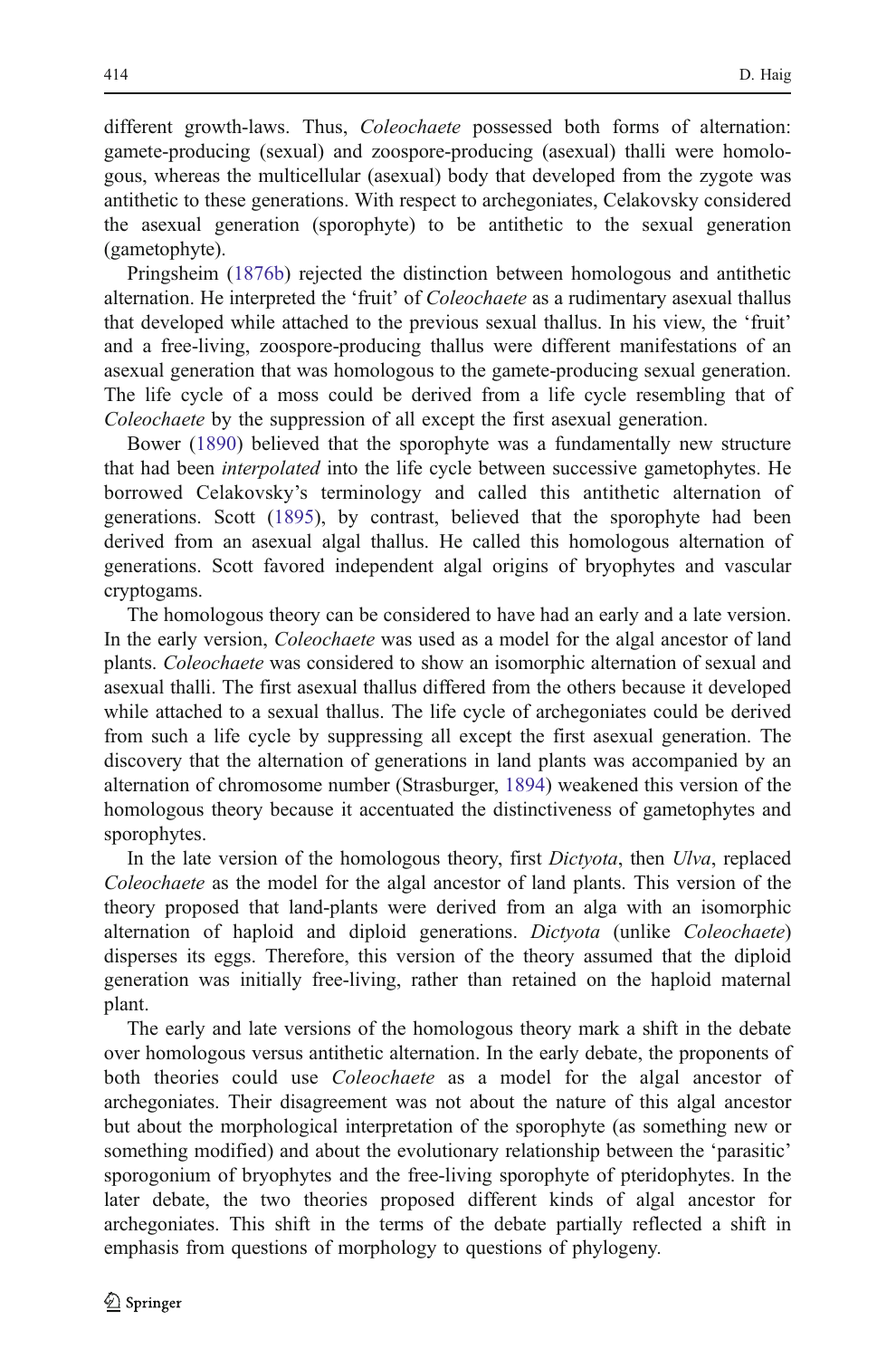<span id="page-20-0"></span>We now know that embryophytes were derived from within the charophycean green algae, and that the closest extant relatives of embryophytes possess a multicellular haploid body but lack a multicellular diploid body. Therefore, the sporophyte has been interpolated into a basically haploid life cycle. One could interpret this conclusion as a vindication of the antithetic theory championed by Bower (1908) and as a rejection of the late version of the homologous theory. However, debate continues about whether the sporophyte originated from a dispersed zygote or from a zygote that was retained on a maternal gametophyte.

Acknowledgments The author thanks Richard Bondi, Jan Engelstädter, Lone Frank, Hans Hofmann, Judith Ryan and Richard Thomas for help with translations and the staffs of the Ernst Mayr and Harvard University Herbaria libraries for bibliographic assistance. The manuscript has benefited from the helpful comments of Richard Bondi, Chuck Davis, Jessica Girard, and Dennis Stevenson.

### Literature Cited

- Allen, C. E. 1905. Die Keimung der Zygote bei Coleochaete. Berichte der deutschen botanischen Gesellschaft 23: 285–292.
- Berkeley, M. J. 1857. Introduction to cryptogamic botany. Bailliere, London.
- Bierhorst, D. W. 1953. Structure and development of the gametophyte of *Psilotum nudum*. American Journal of Botany 40: 649–658.
- Bierhorst, D. W. 1954. The gametangia and embryo of *Psilotum nudum*. American Journal of Botany 41: 274–281.
- Bierhorst, D. W. 1969. On Stromatopteris and its ill-defined organs. American Journal of Botany 56: 160–174.
- Blackwell, W. H. 2003. Two theories of origin of the land-plant sporophyte: which is left standing? Botanical Review 69: 125–148.
- Bower, F. O. 1887a. On apospory and related phenomena. Transactions of the Linnean Society of London, Second Series 2: 301–326.
- Bower, F. O. 1887b. On the limits of the use of the terms 'phyllome' and 'caulome.' A suggestion. Annals of Botany 1: 133–146.
- Bower, F. O. 1890. On antithetic as distinct from homologous alternation of generations in plants. Annals of Botany 4: 347–370.
- Bower, F. O. 1898. Opening address to the British Association, Bristol meeting, Section K (Botany). Nature 59: 66–69, 88–91, 112–114.
- Bower, F. O. 1908. The origin of a land flora. Macmillan, London.
- Bower, F. O. 1935. Primitive land plants, also known as the archegoniatae. Macmillan, London.
- Brown, R. C., & B. E. Lemmon. 1997. The quadripolar microtubule system in lower land plants. Journal of Plant Research 110: 93–106.
- Campbell, D. H. 1903. Antithetic versus homologous alternation. American Naturalist 37: 153–169.
- Campbell, D. H. 1905. The structure and development of mosses and ferns (Archegoniatae), second edition. MacMillan, New York.
- Celakovsky, L. 1874. Ueber die verschiedenen Formen und die Bedeutung des Generationswechsels der Pflanzen. Sitzungsberichte der königlich böhmischen Gesellschaft der Wissenschaften in Prag 1874: 21–61.
- Chamberlain, C. J. 1917. Prothallia and sporelings of three New Zealand species of Lycopodium. Botanical Gazette 63: 51–65.
- Chamisso, A. V. 1819. De animalibus quibusdam e classe Vermium Linnaeana in circumnavigatione terrae. Fasciculus primus. De Salpa. Dümmler, Berlin.
- Coulter, J. M. 1899. The origin of the leafy sporophyte. Botanical Gazette 28: 46–59.
- Dassler, C. L., & D. R. Farrar. 1997. Significance of form in fern gametophytes: clonal gemmiferous gametophytes of Callistopteris baueriana (Hymenophyllaceae). International Journal of Plant Sciences 158: 622–639.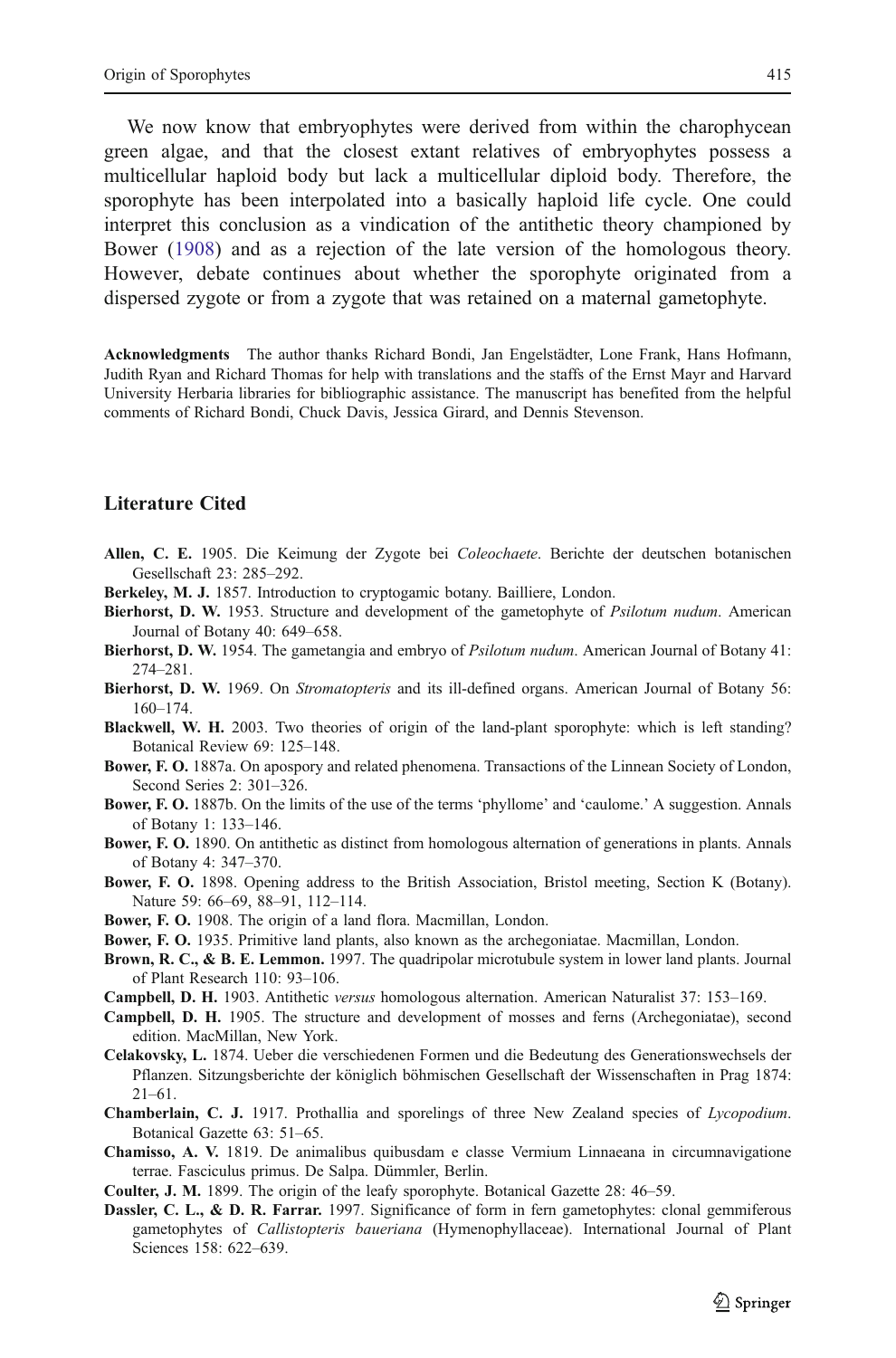- <span id="page-21-0"></span>Farley, J. 1982. Gametes and spores. Ideas about sexual reproduction 1750–1914. Johns Hopkins University Press, Baltimore.
- Farlow, W. G. 1874. An asexual growth from the prothallus of *Pteris cretica*. Quarterly Journal of Microscopical Science 14: 266–272.
- Farmer, J. B., & L. Digby. 1907. Studies in apospory and apogamy in ferns. Annals of Botany 21: 161– 191.
- Föyn, B. 1929. Untersuchungen über die Sexualität und Entwicklung von Algen. IV. Vorläufige Mitteilung über die Sexualität und den Generationswechsel von Cladophora und Ulva. Berichte der Deutschen Botanischen Gesellschaft 47: 495–506.
- Fritsch, F. E. 1916. The algal ancestry of the higher plants. New Phytologist 15: 233–250.
- Goebel, K. V. 1926. Wilhelm Hofmeister. The work and life of a nineteenth century botanist. Ray Society, London [H. M. Bower, translator].
- Graham, L. E. 1985. The origin of the life cycle of land plants. American Scientist 73: 178–186.
- Graham, L. K. E., & L. W. Wilcox. 2000. The origin of alternation of generations in land plants: a focus on matrotrophy and hexose transport. Philosophical Transactions of the Royal Society of London B 355: 757–766.
- Groth-Malonek, M., & V. Knoop. 2005. Bryophytes and other basal land plants: the mitochondrial perspective. Taxon 54: 293–297.
- Hartmann, M. 1929. Untersuchungen über die Sexualität und Entwicklung von Algen. III. Über die Sexualität und den Generationswechsel von Chaetomorpha und Enteromorpha. Berichte der Deutschen Botanischen Gesellschaft 47: 485–494.
- Hofmeister, W. 1862. On the germination, development, and fructification of the higher Cryptogamia, and on the fructification of the Coniferæ. Ray Society, London [F. Currey, translator].
- Holloway, J. E. 1915. Studies in the New Zealand species of the genus Lycopodium: Part I. Transactions and Proceedings of the New Zealand Institute 48: 253–303.
- Holloway, J. E. 1921. Further studies on the prothallus, embryo, and young sporophyte of Tmesipteris. Transactions and Proceedings of the New Zealand Institute 53: 386–44.
- Holloway, J. E. 1939. The gametophyte, embryo and young rhizome of *Psilotum triquetrum* Swartz. Annals of Botany 3: 313–336.
- Hopkins, A. W., & G. E. McBride. 1976. The life-history of *Coleochaete scutata* (Chlorophyceae) studied by a Feulgen microspectrophotometric analysis of the DNA cycle. Journal of Phycology 12: 29–35.
- Jaramillo, M. A., & E. M. Kramer. 2007. The role of developmental genetics in understanding homology and morphological evolution in plants. International Journal of Plant Science 168: 61–72.
- Karol, K. G., R. M. McCourt, M. T. Cimino, & C. F. Delwiche. 2001. The closest living relatives of landplants. Science 294: 2351–2353.
- Kenrick, P. 1994. Alternation of generations in land plants: new phylogenetic and palaeobotanical evidence. Biological Reviews 69: 293–330.
- Lang, W. H. 1909. A theory of alternation of generations in archegoniate plants based upon the ontogeny. New Phytologist 8: 1–12.
- Lang, W. H. 1915. Phyletic and causal morphology. Report of the British Association for the Advancement of Science. Transactions of Section K. 701–721.
- Lang, W. H., F. O. Bower, D. H. Scott, J. B. Farmer, F. W. Oliver, & A. G. Tansley. 1909. Discussion on "Alternation of generations" at the Linnean Society. New Phytologist 8: 104–108.
- Moseley, M. F., & B. C. Zimmerly. 1949. Psilotum gametophytes matured under greenhouse conditions from self-sown spores. Science 110: 482.
- Oehlkers, F. 1916. Beitrag zur Kenntnis der Kernteilungen bei den Charazeen. Berichte der deutschen botanischen Gesellschaft 34: 223–227.
- Oltmanns, F. 1898. Die Entwickelung der Sexualorgane bei Coleochaete pulvinata. Flora 85: 1–14.
- Overton, C. E. 1893. On the reduction of the chromosomes in the nuclei of plants. Annals of Botany 7: 139–143.
- Pant, D. D., D. D. Nautiyal & D. R. Misra. 1984. Gametophytes of Ophioglossaceae. Phyta Monograph 1: 1–111. Society of Indian Plant Taxonomists, Allahabad.
- Pincher, H. C. 1937. A genetical interpretation of the alternation of generations. New Phytologist 36: 179–183.
- Pringsheim, N. 1860. Beiträge zur Morphologie und Systematik der Algen. III. Die Coleochaeteen. Jahrbücher für wissenschaftliche Botanik 2: 1–38.
- Pringsheim, N. 1876a. Über Sprossung der Moosfrüchte. Monatsberichte der königlich preussischen Akademie der Wissenschaften zu Berlin 1876: 425–429. ['second edition' in Jahrbücher für wissenschaftliche Botanik 11: 1–6 (1878)].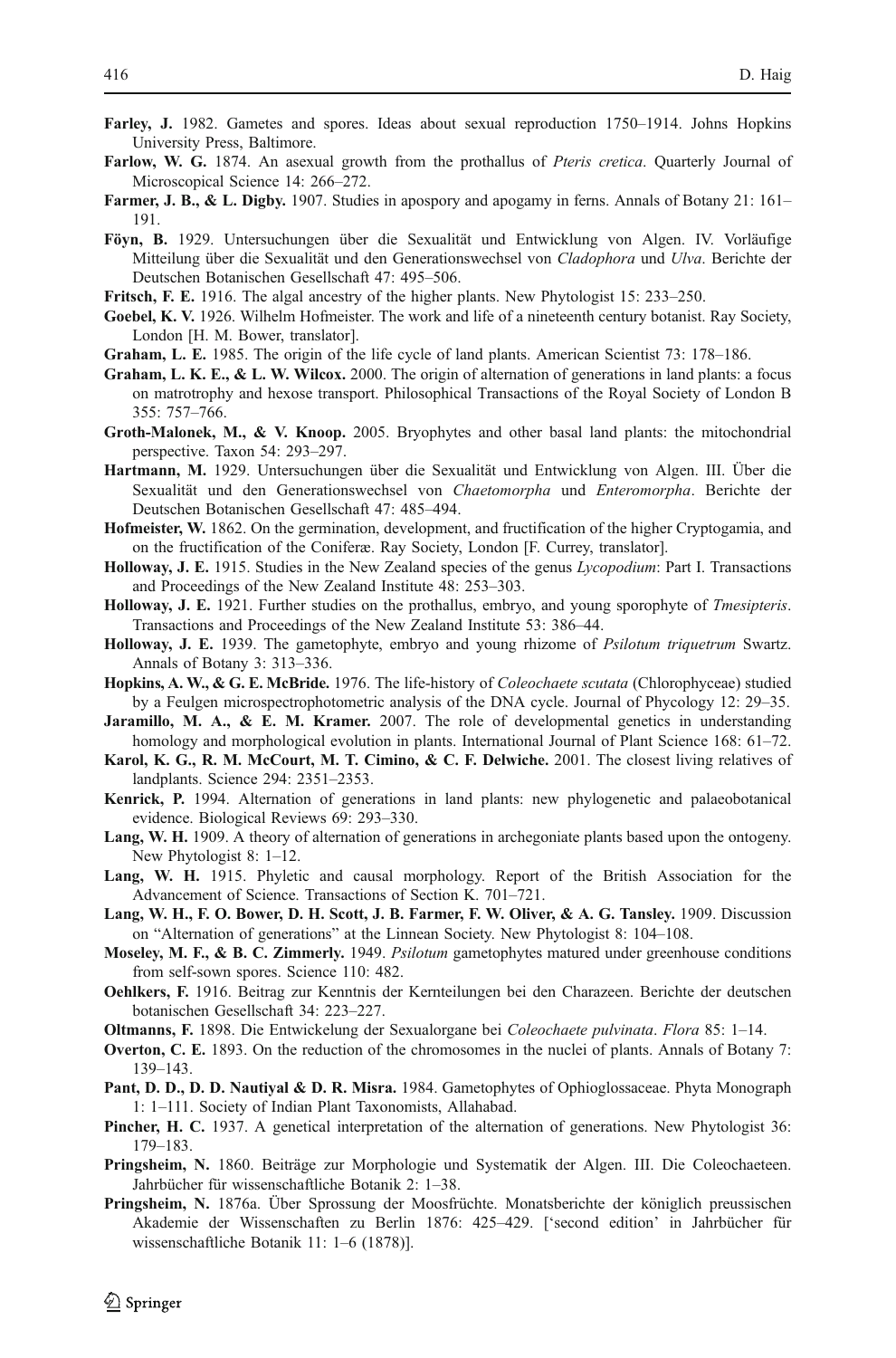- <span id="page-22-0"></span>Pringsheim, N. 1876b. Über den Generationswechsel der Thallophyten und seinen Anschluss an den Generationswechsel der Moose. Monatsberichte der königlich preussischen Akademie der Wissenschaften zu Berlin 1876: 869–911. ['second edition' in Jahrbücher für wissenschaftliche Botanik 11: 6–46 (1878)].
- Pryer, K. M., E. Schuettpelz, P. G. Wolf, H. Schneider, A. R. Smith & R. Cranfill. 2004. Phylogeny and evolution of ferns (monilophytes) with a focus on the early leptosporangiate divergences. American Journal of Botany 91: 1582–1598.
- Qiu, Y. -L., Y. Cho, J. C. Cox, & J. D. Palmer. 1998. The gain of three mitochondrial introns identifies liverworts as the earliest land plants. Nature 394: 671–674.
- Remy, W. 1980. Der Generationswechsel der Archegoniaten Pflanzen im Übergangsfeld von aquatischer zu terrestrischer Lebensweise. Argumenta Palaeobotanica 6: 139–155.
- Remy, W. & H. Hass. 1991. Gametophyten und Sporophyten im Unterdevon—Fakten und Spekulationen. Argumenta Palaeobotanica 8: 193–223.
- Remy, W., P. G. Gensel, & H. Hass. 1993. The gametophyte generation of some early Devonian land plants. International Journal of Plant Sciences 154: 35–58.
- Roe, K. E. 1975. Origin of the alternation of generations in plants: reconsideration of the traditional theories. Biologist 57: 1–13.
- Samigullin, T. K., S. P. Yacentyuk, G. V. Degtyaryeva, K. M. Valieho-Roman, V. K. Bobrova, I. Capesius, W. F. Martin, A. V. Troitsky, V. R. Filin, & A. S. Antonov. 2002. Paraphyly of bryophytes and close relationship of hornworts and vascular plants inferred from analysis of chloroplast rDNA ITS (cpITS) sequences. Arctoa 11: 31–43.
- Scott, D. H. 1895. Nathanael Pringsheim. Nature 51: 399–402.
- Scott, D. H. 1896. Present position of morphological botany. Nature 54: 535–543.
- Scott, D. H. 1908. Alternation of generations in plants. Nature 79: 1-4.
- Steenstrup, J. J. S. 1842a. Om Fortplantning og Udvikling gjennem vexlende Generationsrækker, en særegen Form for Opfostringen I de lavere Dyrklasser. Bianco Lunos, Copenhagen.
- Steenstrup, J. J. S. 1842b. Ueber den Generationswechsel, oder die Fortpflanzung und Entwickelung durch abwechselnde Generationen, eine eigenthümliche Form der Brutpflege in den niederen Thierclassen. Reitzel, Copenhagen [translated into German by C. H. Lorenzen].
- Steenstrup, J. J. S. 1845. On the alternation of generations; or, The propagation and development of animals through alternate generations: a peculiar form of fostering the young in the lower classes of animals. Ray Society, London [translated from the German version of C. H. Lorenzen by George Busk].
- Strasburger, E. 1894. The periodic reduction of the number of the chromosomes in the life-history of living organisms. Annals of Botany 8: 281–316.
- Strasburger, E. 1906. Typische und allotypische Kernteilung. Ergebnisse und Erörterungen. Jahrbücher für wissentschaftliche Botanik 42: 1–71.
- Tansley, A. G. 1907. Lectures on the evolution of the Filicinean vascular system. New Phytologist 6: 25– 35.
- Tansley, A. G. 1912. Meiosis and alternation of generations. New Phytologist 11: 213–216.
- Taylor, T. N., H. Kerp, & H. Hass. 2005. Life history biology of early land plants: deciphering the gametophyte phase. Proceedings of the National Academy of Sciences, USA 102: 5892– 5897.
- Thompson, R. H. 1969. Sexual reproduction in Chaetosphaeridium globosum (Nordst.) Klebahn (Chlorophyceae) and description of a new species to science. Journal of Phycology 5: 285–290.
- Turmel, M., M. Ehara, C. Otis, & C. Lemieux. 2002. Phylogenetic relationships among streptophytes as inferred from chloroplast small and large subunit rRNA gene sequences. Journal of Phycology 38: 364–375.
- Treub, M. 1884. Études sur les Lycopodiacées. I. Le prothalle du Lycopodium cernuum L. Annales du Jardin Botanique de Buitenzorg 4: 107–138.
- Treub, M. 1886a. Études sur les Lycopodiacées. I. Le prothalle du Lycopodium Phlegmaria L. Annales du Jardin Botanique de Buitenzorg 5: 87–114.
- Treub, M. 1886b. Études sur les Lycopodiacées. II. Le développement de l'embryon chez L. Phlegmaria L. Annales du Jardin Botanique de Buitenzorg 5: 115–139.
- Turmel, M., C. Otis, & C. Lemieux. 2006. The chloroplast genome sequence of Chara vulgaris sheds new light into the closest green algal relatives of land plants. Molecular Biology and Evolution 23: 1324–1338.
- Vines, S. H. 1878. The "pro-embryo" of Chara: an essay in morphology. Journal of Botany (London) 16: 355–363.